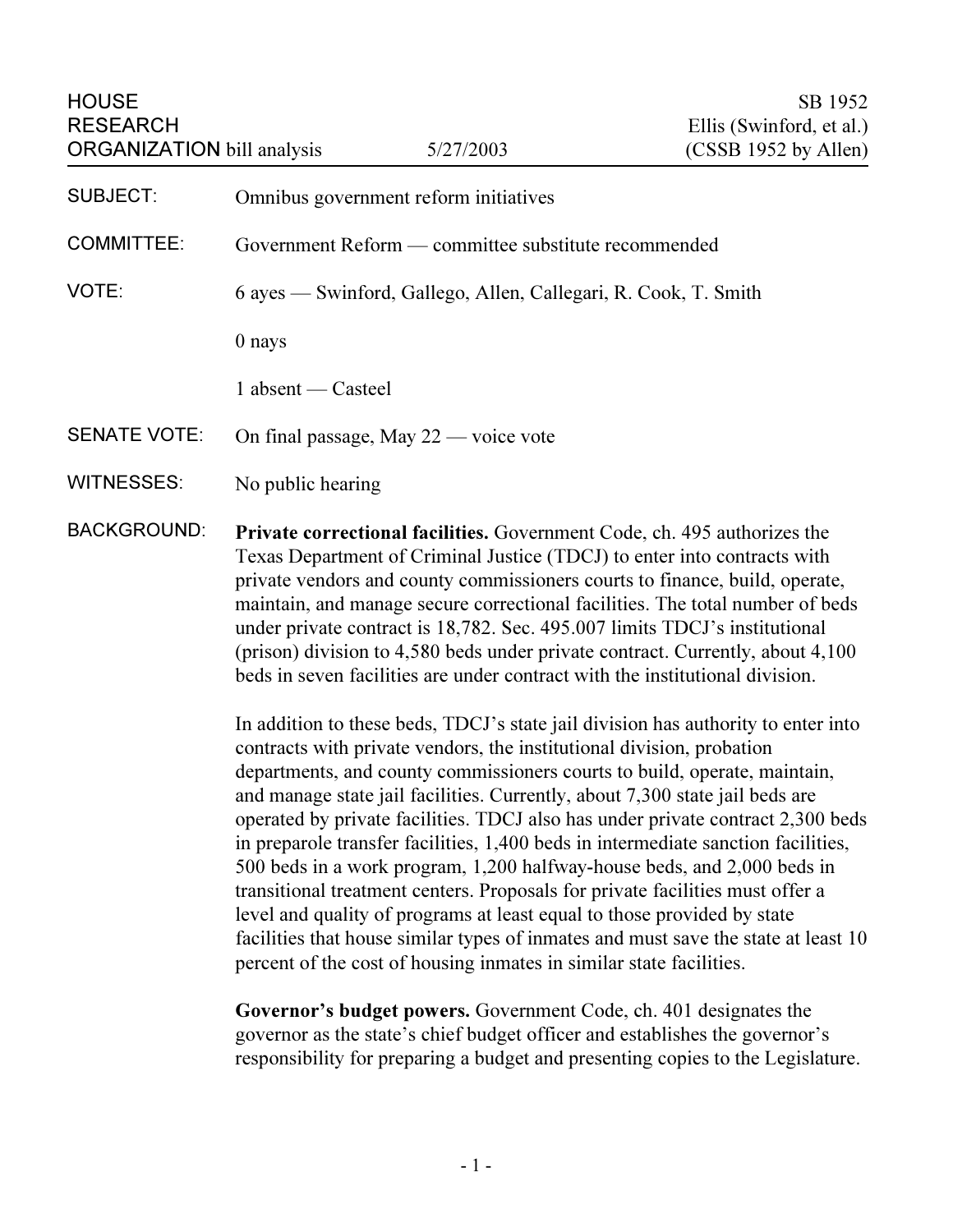## SB 1952 House Research Organization page 2  $r^{2}$

Sec. 401.047 establishes a fine of between \$100 and \$1,000, confinement in the county jail for one month to one year, or both fine and confinement for a person who refuses to comply with provisions of ch. 401, subchapter C, relating to the governor's budget responsibilities, except for provisions calling for cooperation with the Legislative Budget Board (LBB).

Government Code, sec. 552.022 provides that information collected, assembled, or maintained under a law or ordinance or in connection with the transaction of official government business is considered public information and must be open to public access, unless some specific exception applies.

On April 8, Attorney General Greg Abbott determined in an Open Records letter opinion (OR2003-2330) that "all working papers, research material and information used to estimate the need for or the expenditure of public funds or taxes by a governmental body, on completion of the estimate" are subject to mandatory public disclosure. The ruling also determined that the open records law mandates the release of working papers prepared in conjunction with the governor's fiscal 2004-05 budget.

State-federal relations. The Office of State-Federal Relations (OSFR), created in 1965 as a division of the Governor's Office, was established by the Legislature as a separate state agency in 1971. The purpose of OSFR is to monitor and increase the state's share of federal funds; develop policy; work with Congress, the Governor's Office, the Legislature, and 13 state agencies to communicate the state's needs to the federal government; and evaluate state agency applications for federal funds. The OSFR is subject to the Texas Sunset Act and will expire September 1, 2007, unless continued by the Legislature.

State Property Tax Board. In 1979, the 66th Legislature transferred oversight of the property-tax system from the comptroller to the newly created State Property Tax Board. In 1991, the 72nd Legislature abolished the board and transferred its duties back to the comptroller.

Employee benefit changes. The U.S. Internal Revenue Service (IRS) issued a federal tax opinion in 2002 authorizing employer-provided health reimbursement plans, called Health Reimbursement Arrangements (HRAs), in which reimbursements for medical care expenses made from the plan are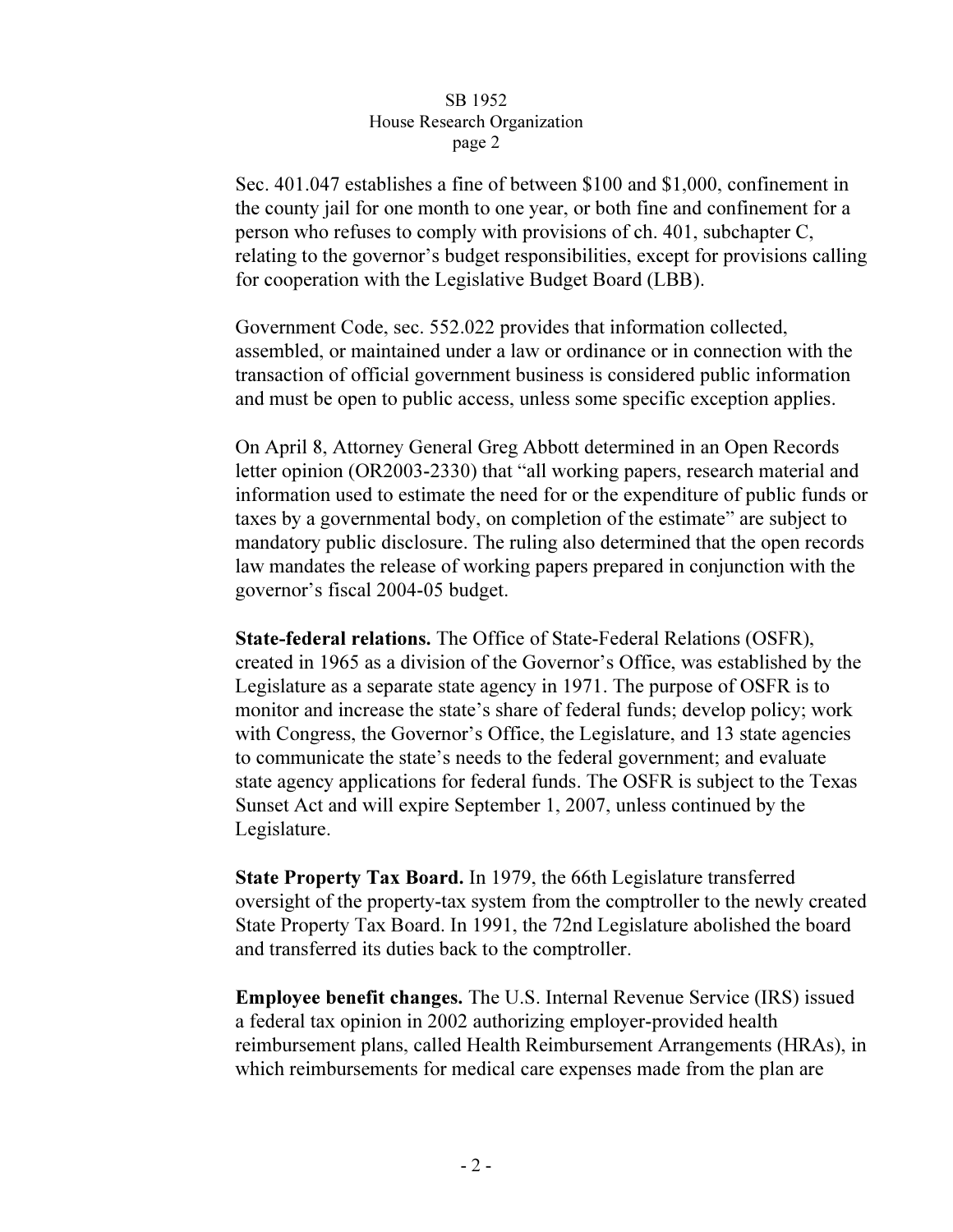# SB 1952 House Research Organization page 3  $\mathbf{r}$   $\mathbf{r}$   $\mathbf{s}$   $\mathbf{r}$   $\mathbf{s}$

excluded from employee gross income. An HRA reimburses employees only for medical care expenses of employees, their spouses, and dependents. It is solely employer-funded and not paid for directly or indirectly from salary reduction. Although a participant may carry forward unused amounts for use in later coverage periods, these amounts may be used only for reimbursements for qualified medical expenses. (IRS Rev. Rul. 2002-41)

On April 16, the board of trustees of the Employees Retirement System (ERS) adopted several benefit changes in the health insurance and prescription drug programs for all participants, including retirees served by Medicare. Among the changes would be a limit on refilling prescriptions at retail pharmacies. Effective May 1, ERS participants can obtain an initial prescription and one refill at a retail pharmacy. After that, long-term medications (up to a 90-day supply) must be purchased through mail order for a copayment of \$30 for generic drugs, \$75 for preferred brand-name drugs, and \$120 for nonpreferred brand names. ERS trustees subsequently revised the policy to allow participants to purchase maintenance medications at pharmacies for an additional copayment per prescription for a 30-day supply.

DIGEST: CSSB 1952 would make many changes to the structure and operations of state agencies. Among the more significant changes, the bill would:

- ! create a Private Correctional Facilities Commission to oversee contracts with private vendors for correctional facilities and services;
- ! change various environmental permit and hearing procedures;
- cap the number of management and human relations personnel in large state agencies:
- ! grant the governor additional power to manage executive agencies and direct the state's economic development policy;
- require statewide coordination of public transportation through the Texas Department of Transportation (TxDOT) and other agencies;
- ! create a centralized system to determine the value of motor vehicles and increase sales-tax collections on the sale of used vehicles; and
- ! transfer oversight of the property-tax system from the comptroller to a new State Board of Property Valuation.

Private correctional facilities. CSSB 1952 would give the duty of administering Texas' program for contracting with private vendors for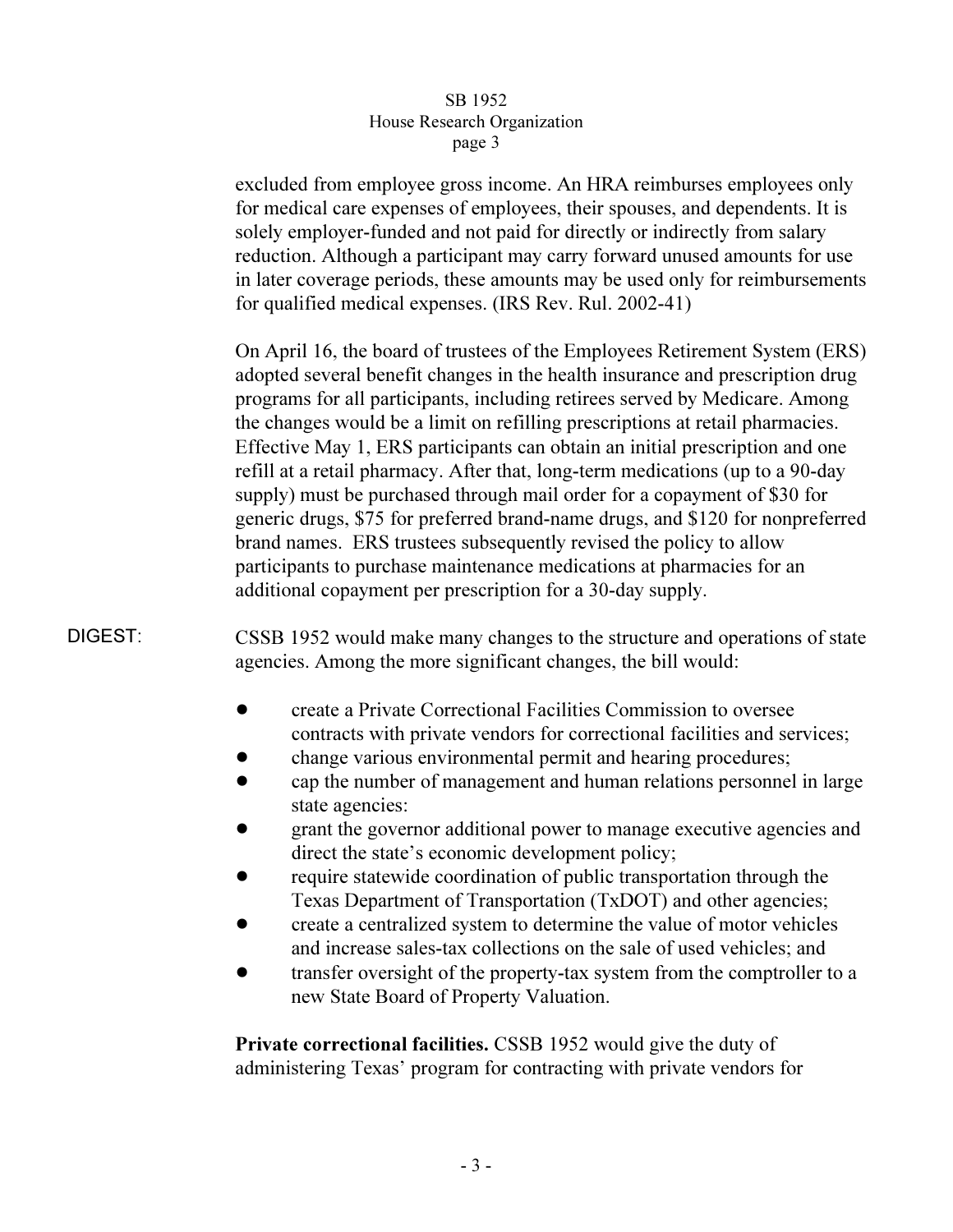# SB 1952 House Research Organization page 4  $\mathbf{r}^{\mu}$ ge  $\mathbf{r}$

correctional facilities and services to the Private Sector Prison Industries Oversight Authority, which now oversees a TDCJ program under which private industries employ state felons. The authority would be renamed the Commission on Private Initiatives and would have to oversee and monitor private vendors with TDCJ's assistance.

The commission would have to establish a daily "price to beat" for privately operated facilities. The price would have to be based on a level and quality of programs at least equal to those provided by state facilities that house similar types of inmates and at a rate that provided the state with a savings of at least 5 percent, compared to the 10 percent requirement of current law.

The commission would have to include in an annual report to the governor, lieutenant governor, and House speaker a recommendation as to whether the number of beds operated by private vendors should be increased or decreased and a list of facilities operated by TDCJ that should be privatized, the projected savings from privatization, and an analysis of vendors' performance.

The bill would remove the current cap of 4,580 private beds operated by the institutional division and would remove the 1,000-bed cap on individual facilities. It also would repeal the current two-year limit on the length of an initial contract with a private vendor. The commission would have to enter into private contracts for at least 1,000 beds for people convicted of intoxication offenses.

If the commission determined that an increase in private prison beds was cost-effective, the commission and the TDCJ board could enter into an interagency contract to increase the number of beds under private contract. In deciding whether to accept a contract, the commission would have to consider the effect the contract would have on state employees in correctional facilities.

The bill also would authorize the commission to contract with a private vendor for TDCJ's screening and diagnostic services. If appropriate, the commission would have to request proposals for a contract to provide residential infant care and parenting programs for mothers confined by TDCJ.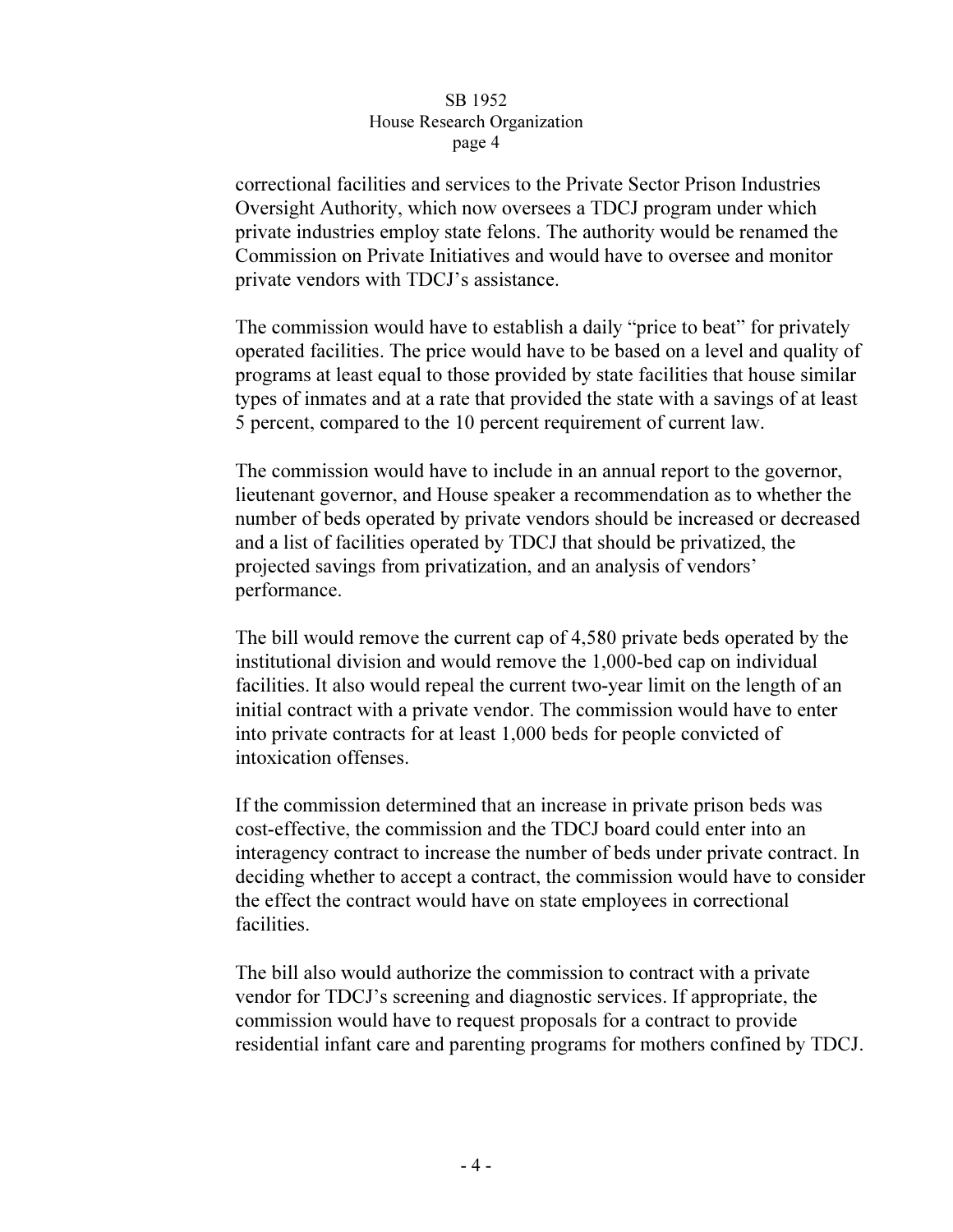# SB 1952 House Research Organization page 5  $r^{\alpha}$

The program would have to be substantially similar to a program offered by the Texas Youth Commission, to the extent practicable.

Environmental permitting. CSSB 1952 would establish procedures for providing public notice, a public comment period, and an opportunity for a nonadjudicative hearing on certain wastewater permits, injection well permits, solid waste disposal permits, and air permits. The executive director of the Texas Commission on Environmental Quality (TCEQ) would have to hold a nonadjudicative hearing on a permit application, after the public comment period, if there was significant public interest in the application.

The bill would amend procedures for a permit subject to a contested case hearing. A person could ask the TCEQ executive director to refer a permit application to the State Office of Administrative Hearings (SOAH) for a contested case hearing. If the executive director received a request for a contested case hearing from the permit applicant or an affected person, the director would have to refer the application to the TCEQ office of hearing examiners. The bill would define an affected person for permit applications according to the distance of the person's property from the proposed facility. TCEQ would have to establish rules for determining whether a group, association, or governmental entity was an affected person. The amended permitting procedure would not preclude the executive director from referring any application for a contested case hearing.

Certain permit applicants, such as for an existing facility, certain electricity generation facilities, or pipeline facilities, would have to provide the opportunity for a nonadjudicative hearing. An applicant for a preconstruction or multiple-plant permit would have to publish notice of a preliminary decision on the permit, instead of notice of intent to obtain a permit, and provide an opportunity for a contested case hearing. TCEQ could not hold a contested case hearing on a permit amendment, modification, or renewal that would not result in an emissions increase or an air contaminant that had not been permitted previously. Certain facilities would not be subject to an opportunity for a contested case hearing but would be subject to an opportunity for a nonadjudicative hearing, including concrete batch plants, rock crushing facilities, concrete crushing facilities, hot-mix asphalt facilities, cotton gins, grain handling facilities, and animal crematory facilities. Notwithstanding other provisions, a permit application would be subject to an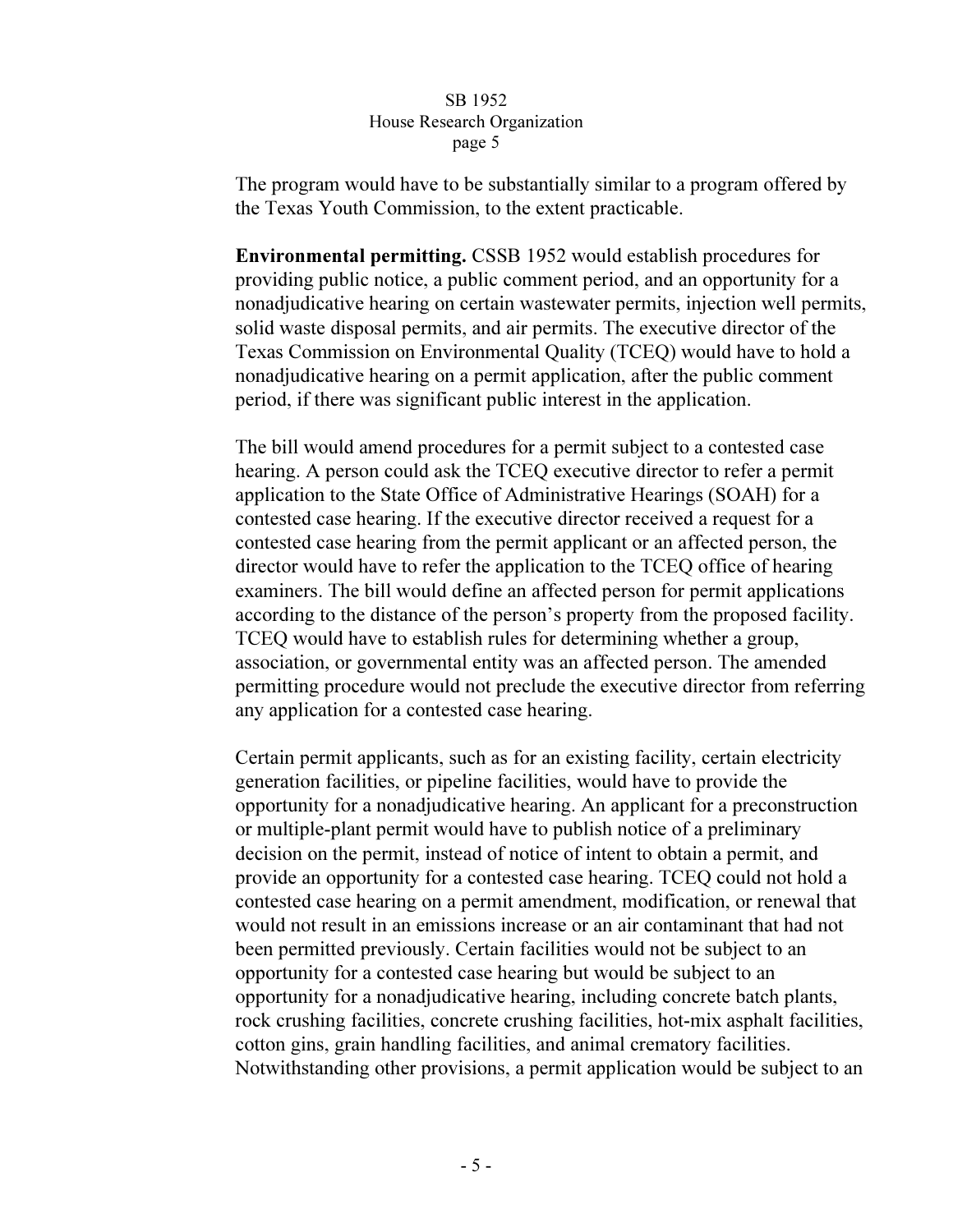# SB 1952 House Research Organization page 6  $r^{\alpha}$

opportunity for a contested case hearing if it involved a facility with an unacceptable compliance history.

The bill would repeal statutes requiring publication of notice of intent to obtain a permit, specifying procedures for referring a contested case to SOAH, and authorizing a SOAH division to perform contested case hearings for TCEQ. It also would repeal statutes authorizing TCEQ's performancebased regulation program and would provide alternative criteria for considering compliance history in permit decisions.

Other environmental changes. CSSB 1952 would create a new account in the state treasury for annual operating permit fees collected by TCEQ for emissions sources subject to the federal Clean Air Act. It would eliminate the state coastal discharge contingency plan. Money from the coastal protection fund could be used for plugging of abandoned or orphaned oil wells on stateowned submerged lands. The bill would eliminate statutes requiring TCEQ to develop a comprehensive statewide strategic solid waste management plan and to assess commercial and noncommercial hazardous waste capacity. The bill also would repeal statutes requiring alternative-fuel vehicle programs at metropolitan, regional, municipal, or county transit authorities or agencies.

Governor's powers. CSSB 1952 would allow the governor to issue an executive order to change the organization and operations of a state agency including a higher education institution, except for a junior college — in the executive branch of state government if the governor considered the change necessary for efficient administration and if the change was not inconsistent or incompatible with the Texas Constitution or a state law. The executive order would have the force and effect of law, but the governor could amend or rescind an order at any time. The governor could designate a member of the governing board of a state department, commission, board, office, council, authority, or other agency in the executive branch as the presiding office to serve at the governor's pleasure.

The governor would have to deliver a copy of the governor's budget before the state of the state message, rather than no later than the sixth day of the legislative session. The bill would repeal Government Code, sec. 401.047, which provides for criminal penalties for a person who refuses to comply with provisions of subchapter C.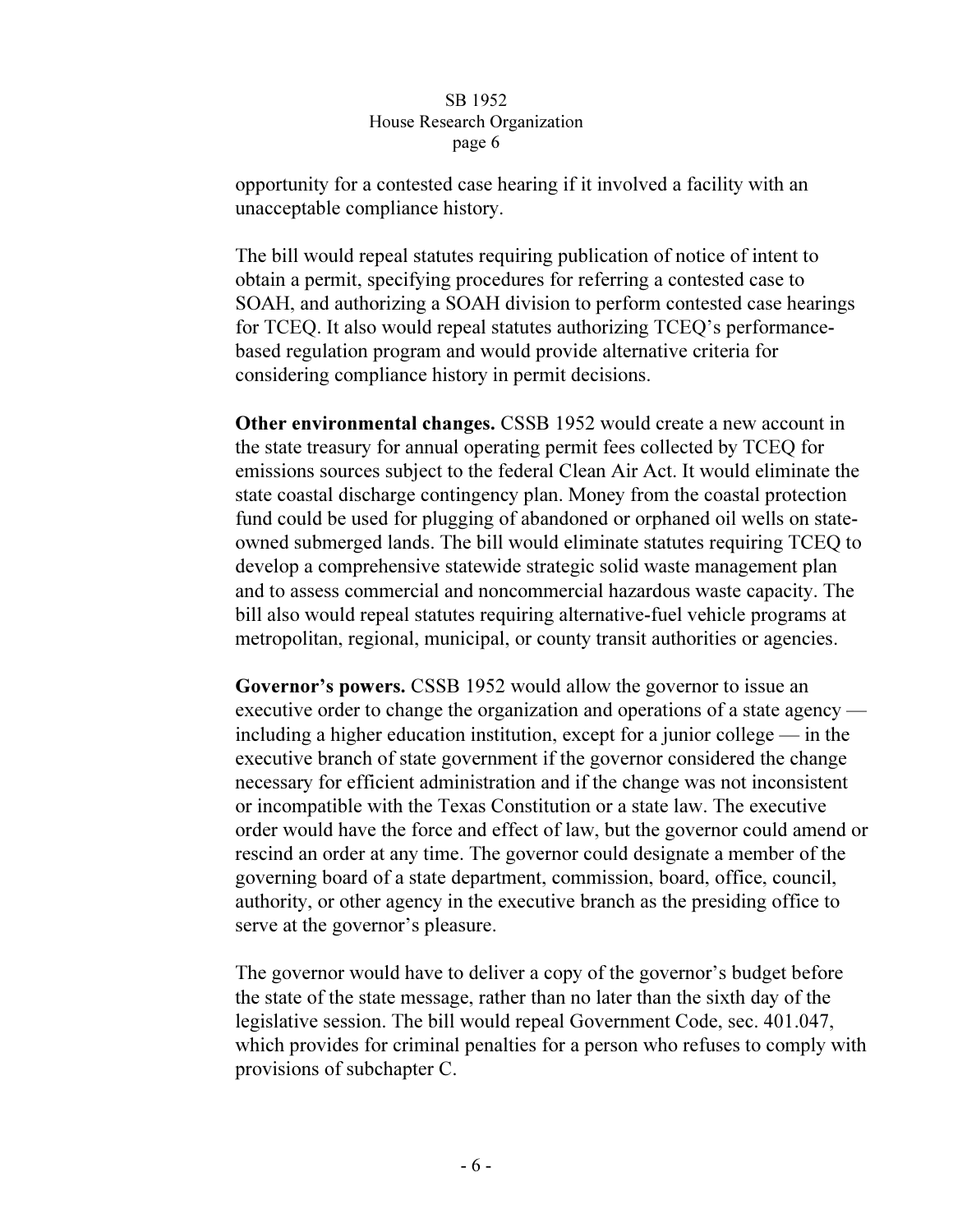# SB 1952 House Research Organization page 7  $r^{\alpha}e^{\alpha}$

CSSB 1952 would exempt the governor's "budgetary working papers," defined as any information, other than a uniform budget estimate form, used in preparing the final biennial state fiscal budget, from disclosure under the open records law. Excluded materials would include a draft, working paper, supporting material, research material, or an internal or external communication relating to that budget.

State-federal relations division. CSSB 1952 would designate the OSFR as a division of the Governor's Office. The governor would have to appoint a director of the office but would not have to seek the Senate's advice and consent. The director would have to coordinate state and federal programs dealing with the same subject.

The bill would give the governor's budget office the primary responsibility for monitoring, coordinating, and reporting on the state's effort to ensure the receipt of an equitable share of federal formula funds.

The bill would repeal the September 1, 2007, sunset date for the state-federal affairs office, plus other specific provisions for the OSFR. It would transfer all powers, duties, obligations, rights, contracts, records, real and personal property, funds, appropriations, money, and authorized full-time equivalent positions from OSFR to the Governor's Office as of September 1, 2003. Existing rules, policies, procedures, reports, or decisions of OSFR would be continued until superseded by an act of the governor.

Economic development. CSSB 1952 would create the Texas Enterprise Fund, consisting of money appropriated or transferred from other accounts by the Legislature and any gifts, grants, and donations received by the governor or Texas Department of Economic Development. Money in the account would have to be used for economic, infrastructure, or community development; job training and creation programs; and business incentives. The comptroller could use the fund temporarily for cash management purposes.

Used car sales-tax collection. CSSB 1952 would require the comptroller and TxDOT to adopt rules to determine a standard presumptive value of a motor vehicle that was at least 80 percent of the retail value. County tax assessor-collectors would have to use the presumptive value to assess the state sales and use tax on vehicles, and the tax assessor-collector could reject an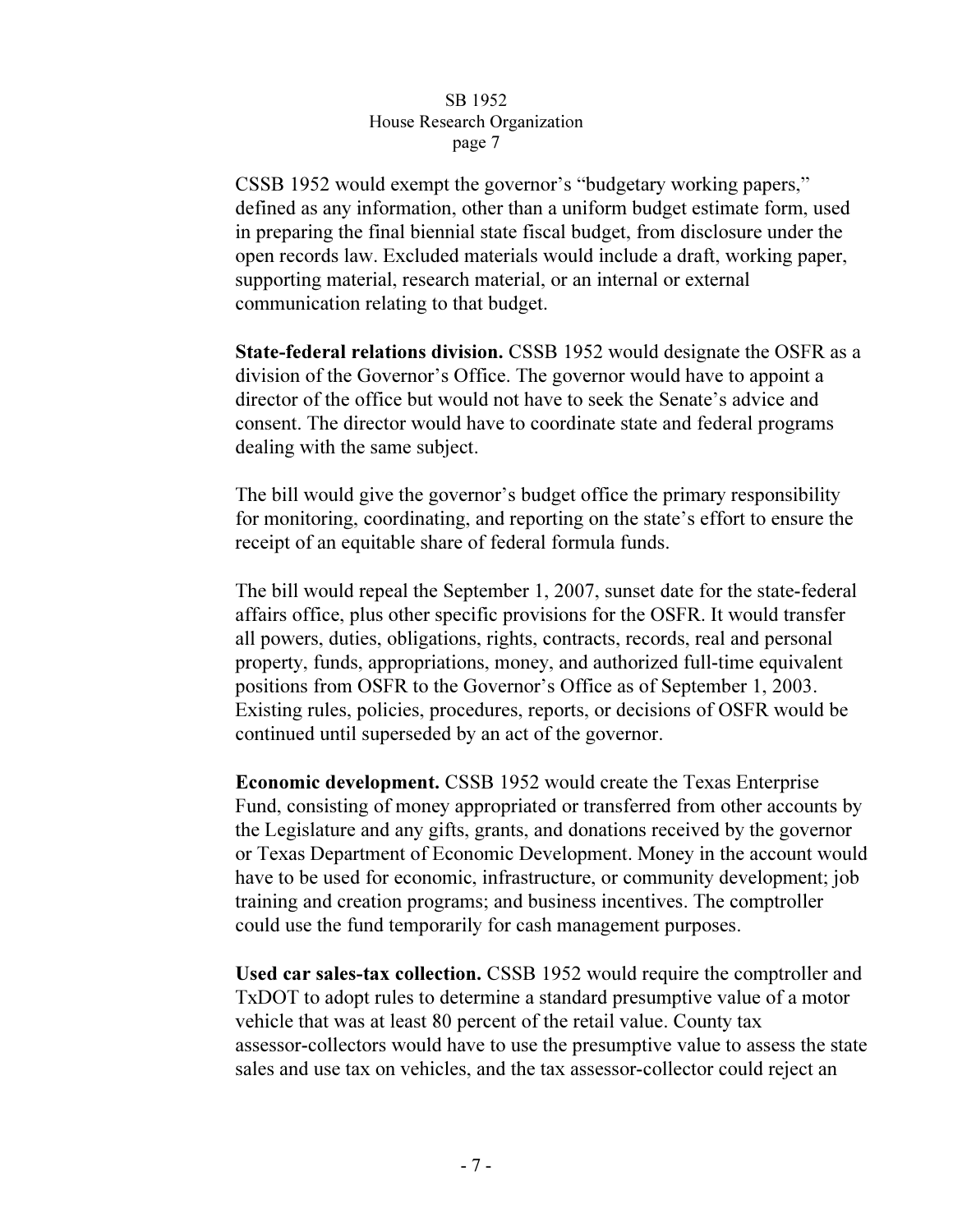# SB 1952 House Research Organization page 8  $r^{\alpha}e^{\alpha}$

application for transfer of a motor-vehicle title if the sales price of the vehicle on the application was less than the presumptive value. The buyer of the vehicle could appeal the rejection according to rules that the comptroller would have to develop before December 1, 2003.

TxDOT would have to include the presumptive value information on the TxDOT registration and title system (RTS) by January 1, 2004. If TxDOT failed to implement the change on the RTS by September 1, 2003, the comptroller could withhold a portion of its monthly allocation of the motor-fuels tax to the State Highway Fund until the amount withheld equalled \$200 million or until TxDOT fully implemented the RTS system with the presumptive value information.

Consolidating state public transportation. CSSB 1952 would require contracting for public transportation between TxDOT and all state health and human services (HHS) agencies. TxDOT would become the central contract manager for transportation services available for the HHS agencies' eligible clients. The Texas Transportation Commission (TTC), TxDOT's governing body, could require any state agency responsible for ensuring public transportation services to contract with TxDOT to assume all of that agency's transportation service responsibilities.

TxDOT could contract with any public or private transportation provider for public transportation services. TTC could increase or reduce grants to any public transportation provider based on the provider's compliance with the bill, regardless of any other law. TxDOT would have to encourage providers to agree on allocating services and service areas in order to eliminate waste and maximize efficiency. TxDOT could develop an interim service plan in the absence of an agreed plan.

TxDOT would have to contract with and promote the use of private-sector transportation resources to the maximum extent feasible. TxDOT could contract with any public or private transportation provider or regional transportation broker to provide public transportation services.

Property valuation board. The bill would create a five-member panel appointed by the governor to serve as the State Board on Property Valuation (SBPV). It also would move the responsibility for administering appraisal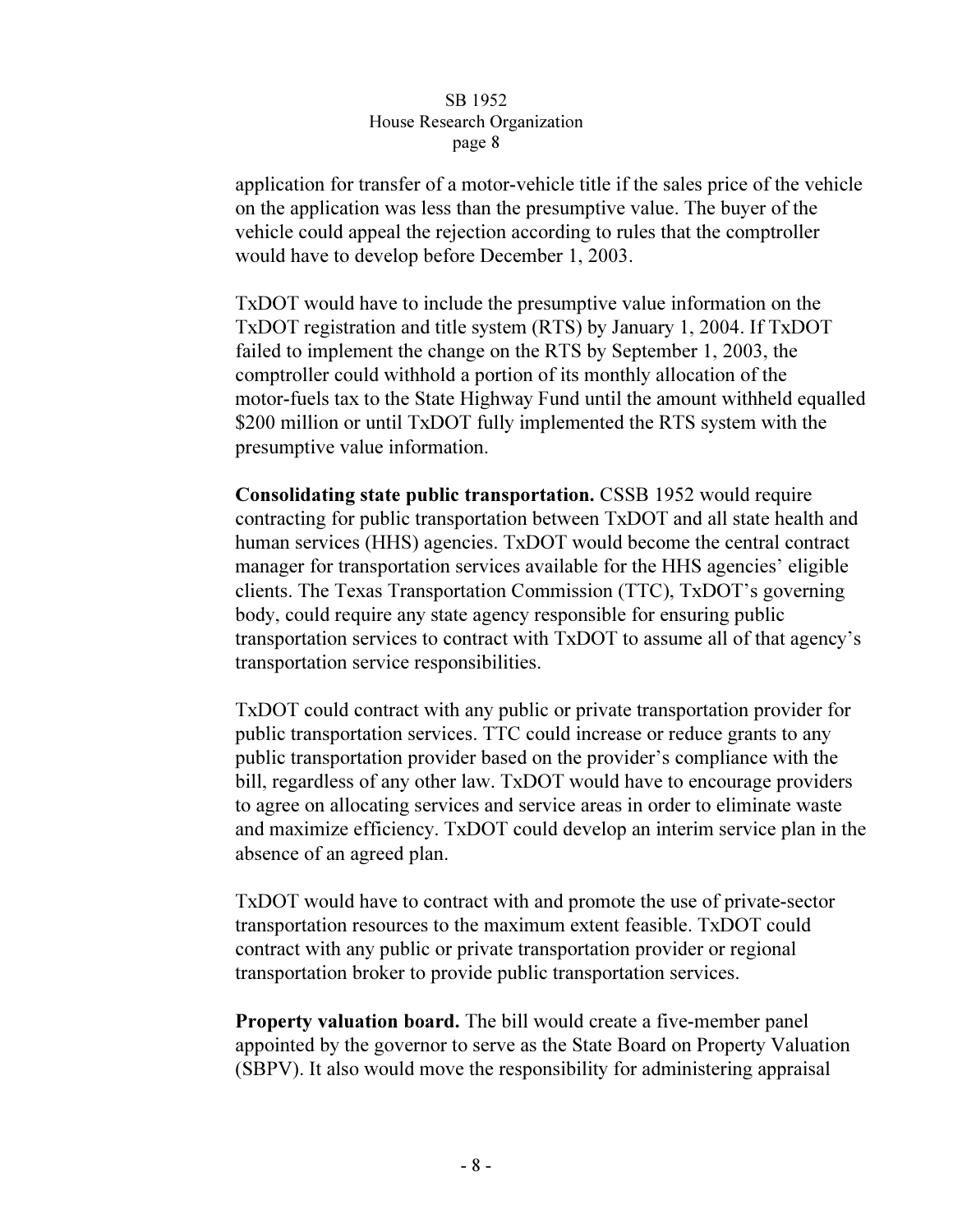# SB 1952 House Research Organization page 9  $\mathbf{r}$   $\mathbf{p}$   $\mathbf{p}$

district accountability and establishing minimum standards for administration and operation of appraisal districts from the comptroller to the new board. The SBPV commissioner could audit the total taxable value of property in a school district at the request of the district or the education commissioner. The bill also would require a yearly ratio study in each appraisal district and would require performance audits of districts under certain conditions.

State agency staffing and management polices. CSSB 1952 would require a state agency with more than 500 full-time equivalent (FTE) employees to adjust its human resource employee-to-staff ratio to no more than one human resource staffer per 100 employees. Agencies with fewer than 500 FTEs would have to consider consolidating human resources staff with other state agencies or contract with private firms to provide the service.

The bill would establish management-to-staff ratios for each state agency in the executive branch with more than 100 full-time employees. These ratios would be phased in, beginning with a 1:8 ratio from September 1, 2004, to September 1, 2005. Each year thereafter, the ratio would rise by one employee until the final ratio of 1:11, which would become mandatory after August 31, 2007. A state agency could appeal application of the management-to-staff ratio to the governor, whose decision would be final.

The bill also would authorize a recruitment or retention bonus of up to \$5,000 and performance agreements to hold upper management personnel responsible for meeting their agencies' goals.

Employee benefit changes. CSSB 1952 would allow state agencies to offer employer-provided HRAs in which reimbursements for medical care expenses made from the plan would be excluded from employees' gross income. The bill would allow ERS trustees to require state employees who choose to purchase prescription drugs through a retail pharmacy rather than a mail-order program to pay an additional deductible, copayment, coinsurance, or other cost-sharing obligation to cover the additional cost. It also would eliminate insurance coverage or other benefits for volunteer member of state boards or commissions.

Unclaimed wages and mutual insurance proceeds. The bill would provide that any wages unclaimed after one year would be considered abandoned and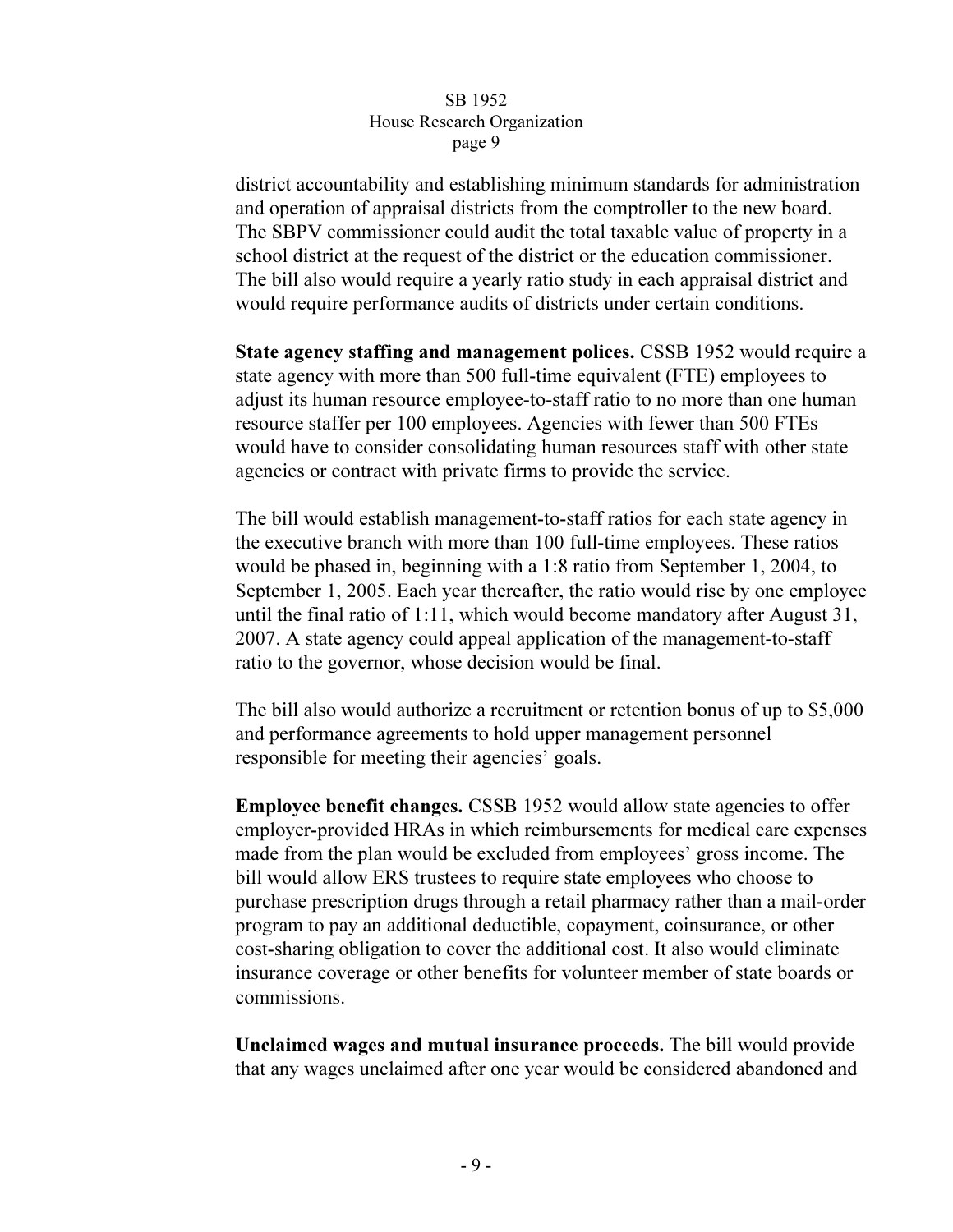# SB 1952 House Research Organization page 10  $\mathbf{r}$   $\mathbf{r}$   $\mathbf{r}$

would revert to the state, rather than after three years as in current law. It would establish a three-year deadline after the last contact with a valid policyholder or the date of the demutualization for defining the dormancy period after which property is considered unclaimed.

Agency changes. CSSB 1952 would abolish the Commission on Private Security and transfer its functions to the Department of Public Safety.

Fee increases. The bill would increase registration and renewal fees for landscape architects, interior designers, professional land services, and property tax consultants by \$200. Fifty dollars of the increase would have to be deposited in the Foundation School Fund and \$150 in general revenue.

Lease of state-owned parking lots in Austin. CSSB 1952 would require the Texas Building and Procurement Commission to develop a program to lease state-owned parking lots and garages in Austin for private commercial uses. The commission could contract with a private vendor to manage the parking lots, and money received would be allocated to general revenue. Other provisions would require a report to the Legislature and LBB on the effectiveness of the program on or before December 1 of each even-numbered year and would require that existing private tenants and state employees working at night have access to the parking lots and garages.

Highway contract changes. CSSB 1952 would require TxDOT and local governments to develop an "owner-controlled insurance program" under which one vendor would provide a comprehensive and centrally controlled insurance program. The coverage would be broad and uniform for all participants, including subcontractors and the governmental entity.

Other transportation changes. The bill would require the Texas Transportation Institute to inform LBB or the Higher Education Coordinating Board whether state highway fund money could be used instead of general revenue to fund its operations. TxDOT would have to demonstrate the effectiveness of four fuel-saving technologies on a combined maximum of 100 vehicles. TTC could sell the Bull Creek campus and deposit the money in the state highway fund and could buy the State Aircraft Pooling Board property at the former Robert Mueller Municipal Airport in Austin.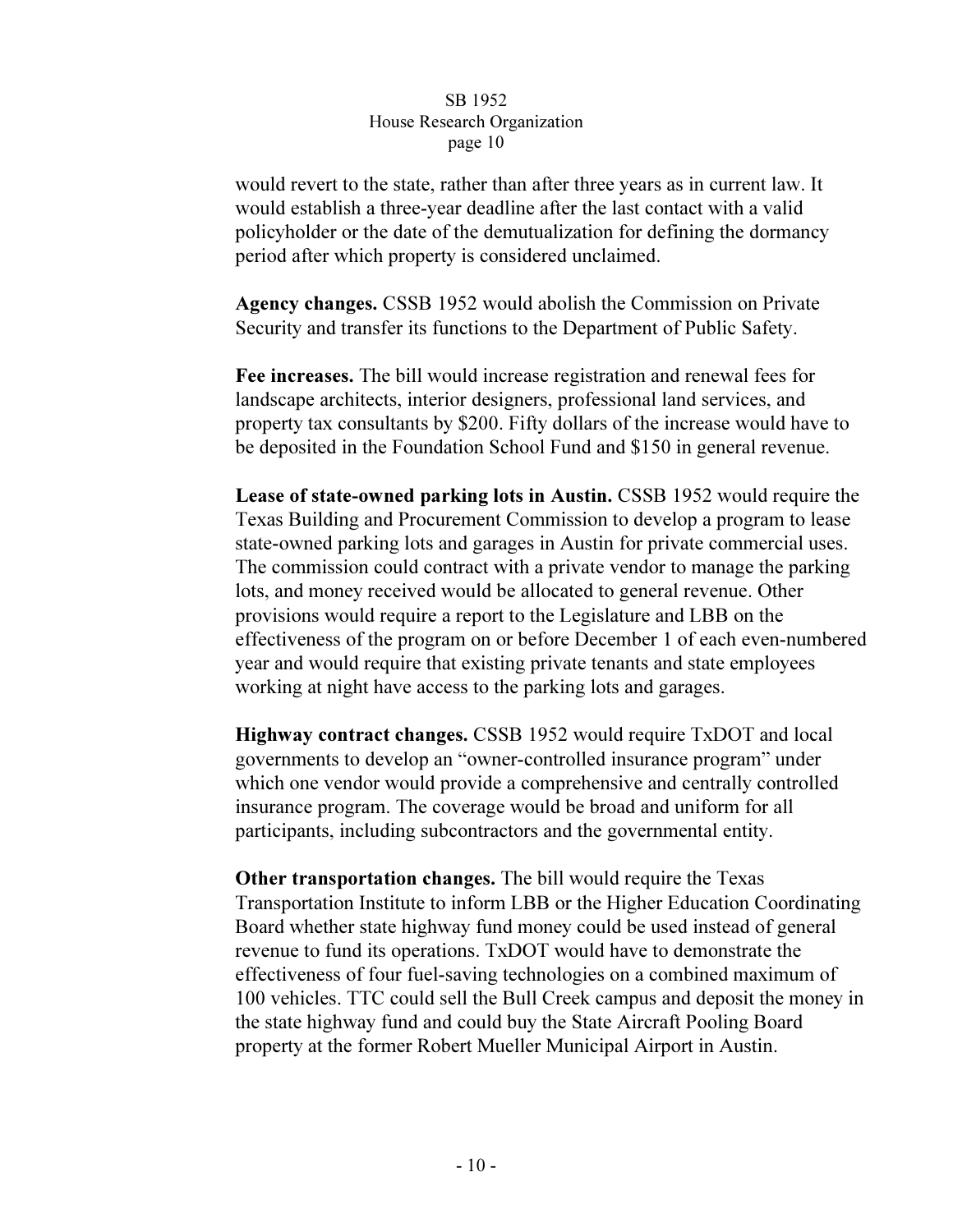# SB 1952 House Research Organization page 11  $\mathbf{r}$   $\mathbf{r}$   $\mathbf{r}$

Fuel ethanol and biodiesel production. CSSB 1952 would create a fuel ethanol and biodiesel account to provide incentives for development of fuel ethanol and biodiesel and related agricultural production in Texas. The account would be funded through a fee of 3.2 cents per gallon of fuel ethanol or biodiesel production. The fee could not be imposed on more than 18 million gallons produced by one producer in a fiscal year. The incentive fund would provide up to 20 cents per gallon of fuel ethanol or biodiesel produced, with a maximum grant of \$3.6 million for one producer.

Other provisions. The bill also would:

- make changes to the TexasOnline program, including requiring additional agencies to participate in its online application procedure;
- abolish the Recycling Marketing Development Board;
- change the qualifications for the adjutant general;
- change the term of the insurance commissioner from two years to one;
- require TDCJ to conduct a study to evaluate its organizational arrangement and efficient administration, include methods of reducing inmate transportation costs, maximizing the use of manufacturing capital investments, and using inmate labor in performing construction, repairs, and maintenance;
- require LBB to review and approve or disapprove an agency's biennial operating plan or amendment within 60 days of receipt; and
- ! change the Texas Building and Procurement Commission to a five-member commission appointed by the governor.

In event of a conflict between this bill and any other bill that became law this session, provisions of CSSB 1952 would prevail and control, regardless of the relative dates of enactment.

The bill would take immediate effect if finally passed by a two-thirds record vote of the membership of each house. Otherwise, it would take effect September 1, 2003.

SUPPORTERS SAY: CSSB 1952 represents a thoughtful effort to reorganize and bring efficiency to state government. Texans will not accept business as usual from the 78th Legislature, and this bill would answer those concerns. The bill would settle some longstanding questions about government organization and would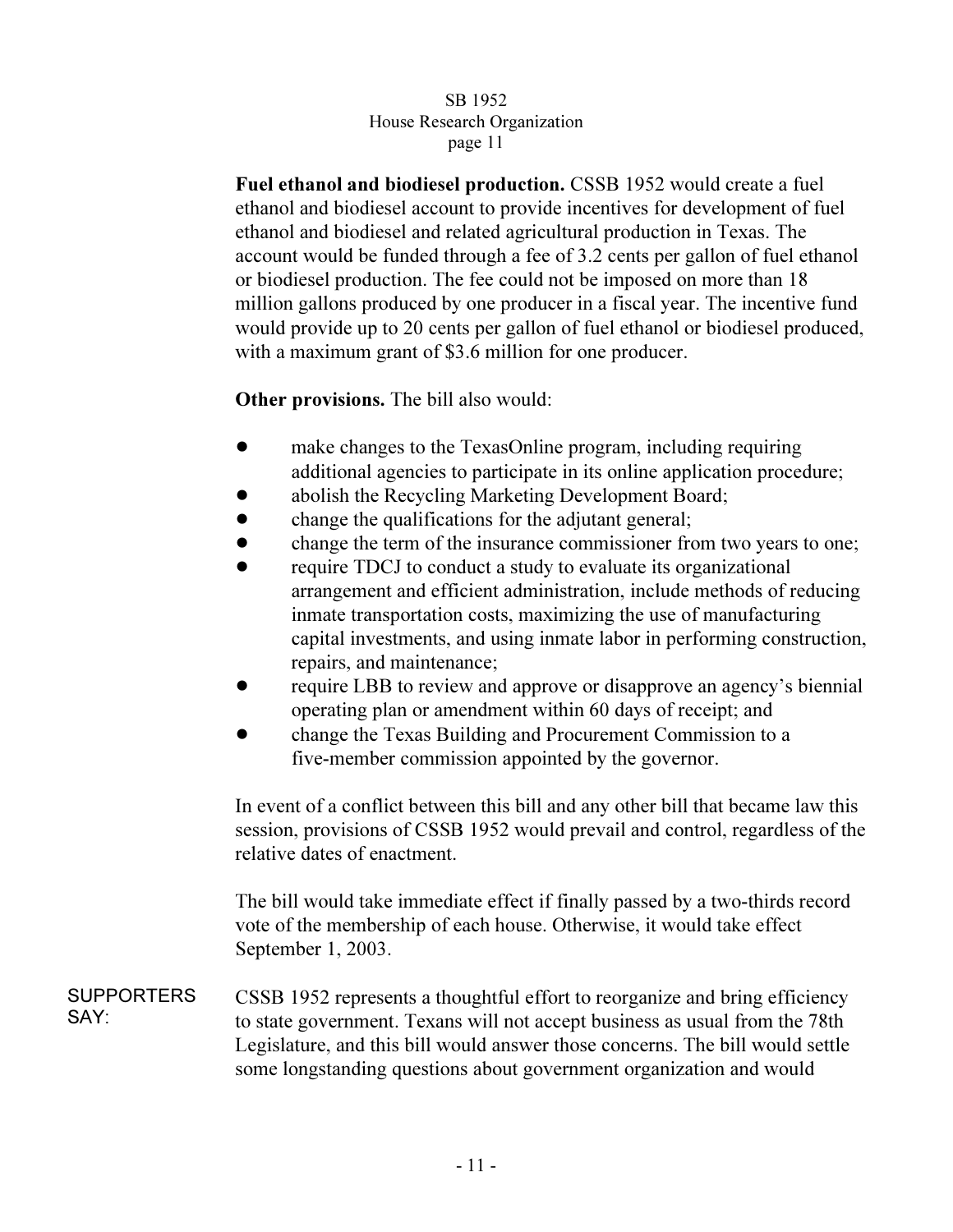# SB 1952 House Research Organization page 12  $_{\rm r}$   $\sim$   $\sim$

provide a positive fiscal impact of \$460 million in general revenue during a time of tough budget choices.

Private correctional facilities. CSSB 1952 would move the establishment and oversight of private prisons in Texas to an existing commission that could facilitate the use of private prison beds and save the state money by operating more efficiently than TDCJ. Problems exist in correctional facilities in both the public and private sector, and CSSB 1952 would ensure that private facilities in Texas received adequate, appropriate oversight.

Because TDCJ has a vested interest in state-run correctional beds, it has a conflict of interest when establishing and overseeing private prison beds. TDCJ is a large agency, often unresponsive to innovation and plagued with inefficient bureaucratic procedures. CSSB 1952 would move responsibility for private prisons to an entity that could focus on establishing those prisons and would be small enough to operate efficiently. However, the bill would ensure that TDCJ plays a role in any expansion of private prison beds by requiring the commission and TDCJ to enter into an interagency contract to increase the number of prison beds and by requiring TDCJ to assist the commission in overseeing and monitoring vendors.

The commission would be the most appropriate entity to calculate the "price to beat." It would have the necessary expertise because it would be assisted by the comptroller, state auditor, governor's office of budget and planning, and LBB. Private facilities would have to beat the state rate by 5 percent, ensuring that the program produced real savings.

CSSB 1952 would remove current caps on private beds and restrictions on initial contract terms for institutional division inmates so that the new commission would have flexibility to contract for beds as necessary. Eliminating the cap would enable the state to contract for additional beds in fiscal 2004-05 to meet projected needs for additional prison capacity.

The Legislature would retain oversight of any expansion of private beds through the appropriations process, and the commission would have to report to the Legislature.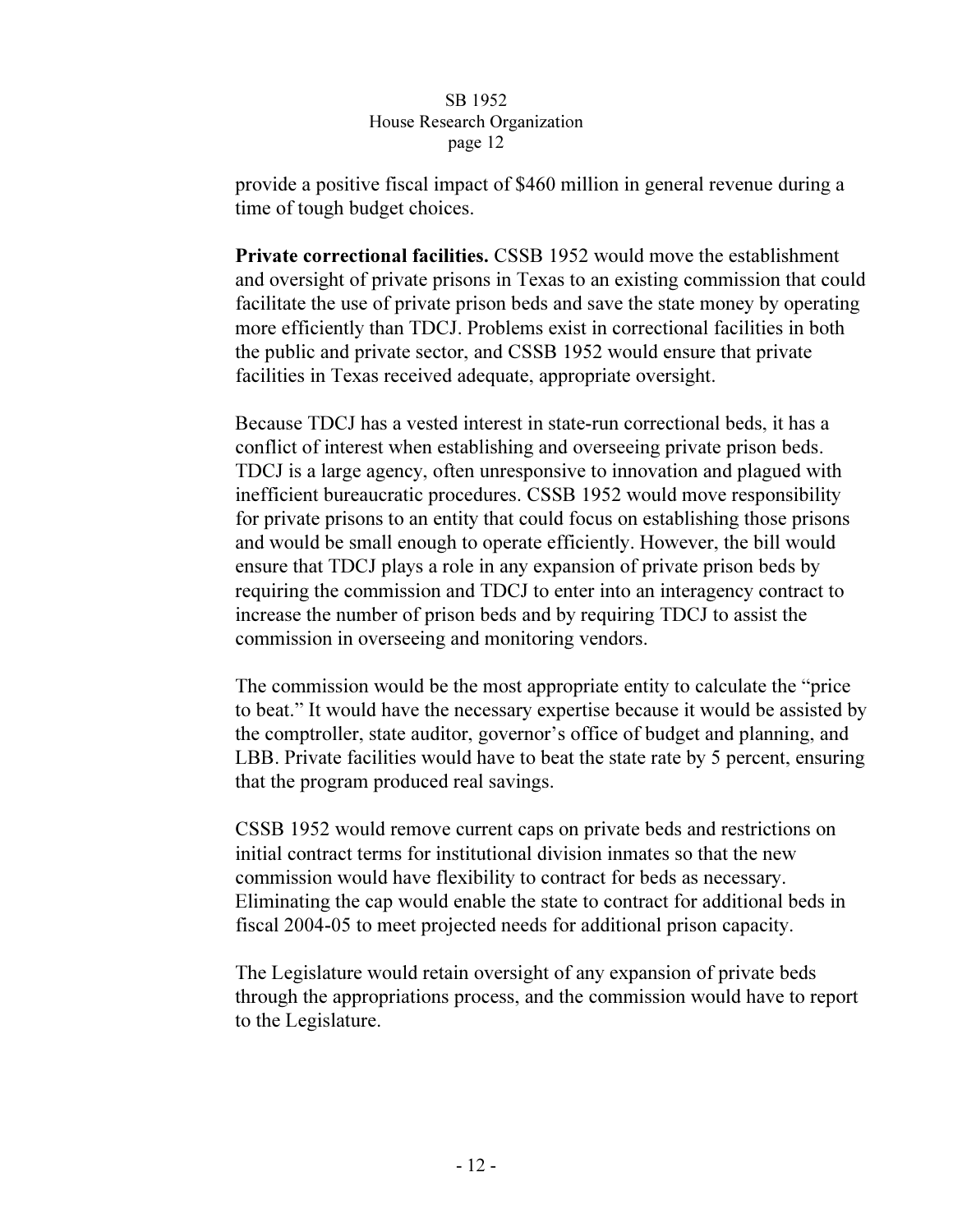# SB 1952 House Research Organization page 13  $\mathbf{r}$   $\mathbf{r}$   $\mathbf{s}$   $\mathbf{r}$   $\mathbf{r}$

Giving the commission authority now given to TDCJ to award a contract to a private vendor to screen and diagnose offenders would allow this practice if it could be done efficiently by the private sector. There is no reason why a private entity could not perform this job if it was cost-effective. Monitoring and oversight by the commission would ensure that a private entity would not use bias in screening or diagnosing inmates.

Environmental permitting. CSSB 1952 would define more properly who should have standing in a contested case hearing involving environmental permitting. The adjudicative hearings are not required by federal regulatory programs administered by the state and are a vestige of the earlier state programs in place before federal regulations took effect. Since then, state agencies and the permitting process have matured. Technical review and other procedures are more sophisticated, reducing the need to hold an adjudicative hearing on a permit.

The permitting process should not be designed to reject permit applications but to approve applications that comply with the law. Unfortunately, some groups have used contested case hearings as delaying tactics to make it too expensive and time-consuming for an applicant to continue seeking a permit. The bill would provide a more efficient and appropriate permitting process.

The bill also would repeal the compliance history provisions in last session's TCEQ sunset act (HB 2912 by Bosse, et al.). Although using compliance history in permitting may be an idea worth exploring, the approach taken in the sunset bill was flawed. It requires TCEQ to set uniform compliance history standards for the vast array of entities that it regulates, from dry cleaners to petrochemical refineries. The compliance history provisions treat highly-regulated entities unfairly. Repealing these provisions would allow the Legislature, members of industry and the environmental community, and other interested parties more time to study the concept of using compliance history in permitting decisions, in order to pursue a more deliberate approach to implementation.

Governor's powers. CSSB 1952 would remedy the relative lack of power delegated to the governor by the 1876 Texas Constitution. Texas needs strong leadership, particularly in the months that the Legislature is not in session. Governors have expanded their authority over executive agencies informally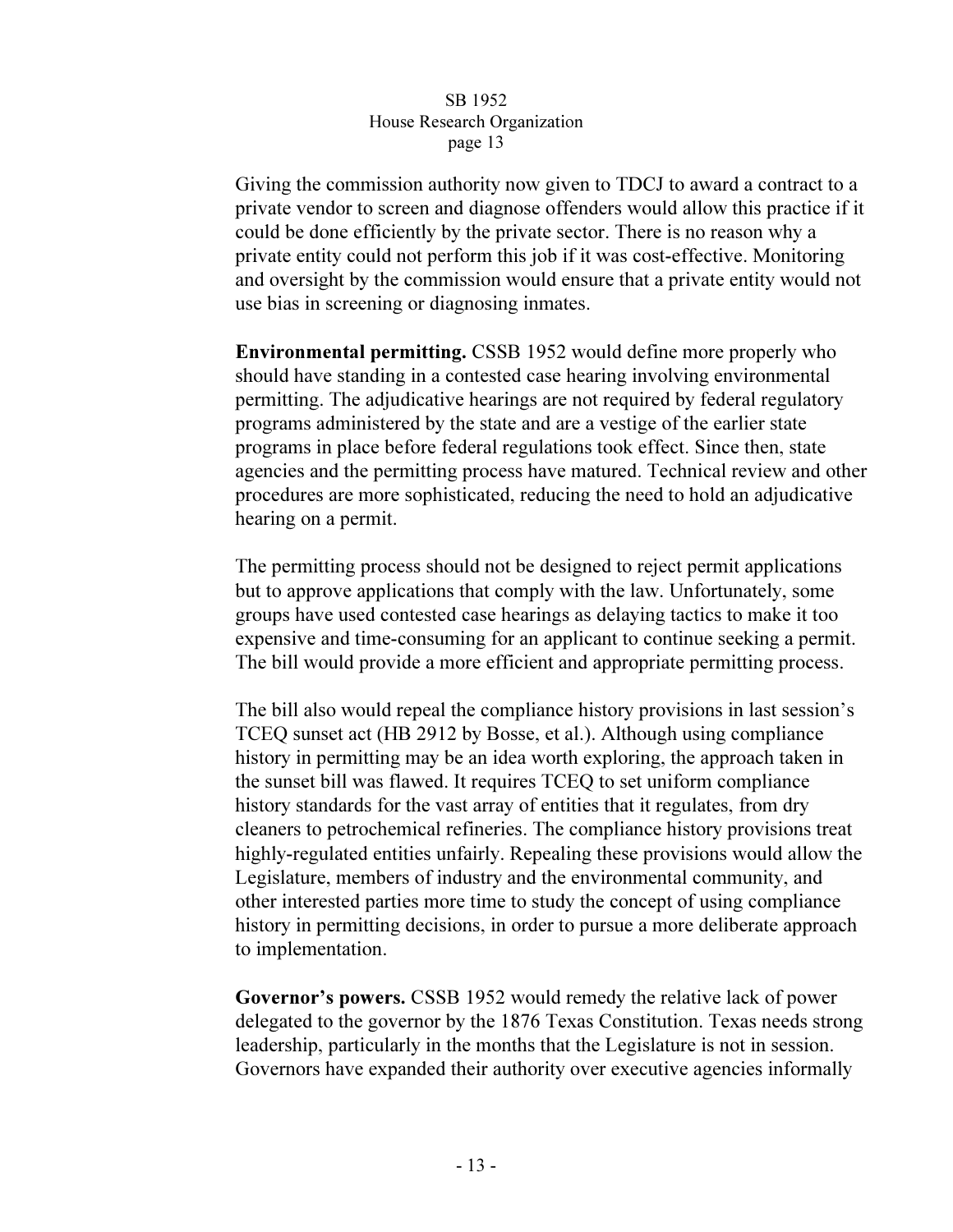# SB 1952 House Research Organization page 14  $\mathbf{r}$   $\mathbf{r}$   $\mathbf{r}$

over the years, and CSSB 1952 would recognize the governor's ability to make changes through executive orders. Those executive orders still would have to conform to the Texas Constitution and statutes, and the Legislature could review those changes when it returns in session. Even with the changes in CSSB 1952, the executive branch would remain fragmented by a multitude of boards and commissions whose members serve long, staggered terms. The governor should be able to designate presiding officers to send a consistent message across state government.

Changing the requirement for when the governor presents a budget to legislators would not delay the Legislature's review of the appropriations process unnecessarily. The language would be permissive, and the governor could meet the previous deadline. However, the new requirement would allow the governor to confer with legislative leaders, particularly after a leadership transition such as has occurred this session.

Texans and others outside the state recognize the governor as a visible spokesman and representative of Texas. Those speaking for the state in Washington, D.C., should be a part of the governor's staff so that the best interests of all Texans will be served.

Economic development. CSSB 1952 would give Texas the flexibility to compete with other states for economic development projects. The Texas Enterprise Fund would provide the governor with enough money so that the state could make an initial overture to the next large project like the Toyota plant in San Antonio. The governor also would have access to additional incentives to close large economic deals that would benefit the state. Texas was fortunate in the timing of the Toyota project in that the Legislature was in session and could approve additional funding to attract the facility. This bill would give the governor flexibility to act to spur economic development during the interim between sessions.

Used car sales-tax collection. CSSB 1952 would give state and local authorities the tools to collect sales taxes on vehicles that already should be paid. No mechanism exists to ensure that people who transfer titles on used vehicles accurately state the sales price. The state maintains a sophisticated computer network through the RTS that tracks millions of vehicle titles. It would be technologically feasible to add objective information about vehicle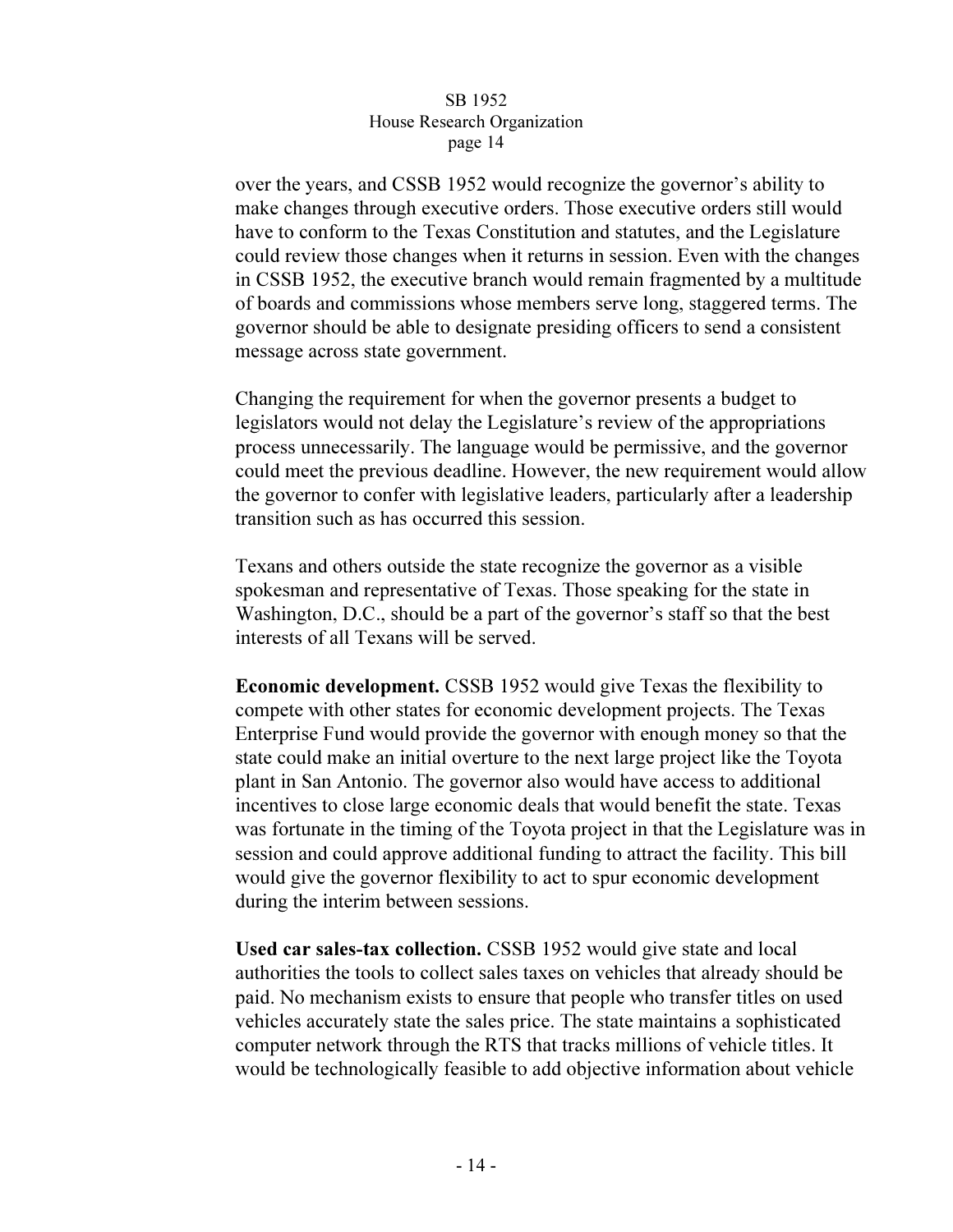# SB 1952 House Research Organization page 15  $\mathbf{r}$   $\mathbf{r}$   $\mathbf{r}$

values to the system. TxDOT officials report that changing the RTS system to include vehicle price information would not affect significantly the agency's budget or the operation of the RTS system. The comptroller's revenue estimators project \$172 million in additional revenue for the biennium from improved collection of the sales tax on automobiles under this bill.

Tax assessor-collectors overstate the difficulty in administering the used car tax-collection program. Compliance would increase over time. Most tax assessor-collectors are elected to office understanding that collecting fees and sales taxes on automobile sales will make up the bulk of their responsibilities. They have a responsibility to ensure compliance with all state and local laws, as do all elected officials.

Consolidating state public transportation. A wide array of entities provide public transportation services throughout the state. Funding can be federal, state, local, or a combination of all three and can be allocated among many agencies. Services are not centrally coordinated. These conditions have resulted in waste, inefficiency, lost opportunities, and consumer confusion. Functions such as contract management and funding allocation are duplicative and fragmented. As a result, passenger service is well below optimum levels.

Transportation is an area of significant duplication among HHS agencies. Many different programs offering transportation to their target populations may visit the same geographic area. It would be more efficient for one service provider to visit a neighborhood and pick up all HHS clients than to do so by agency. The comptroller has estimated that outsourcing the management of TDH's medical transportation program to a transportation "broker" could save the state about \$4.3 million in general revenue related-funds during the next biennium.

The coordination proposed by CSSB 1952 is essential to make these savings a reality. TxDOT should coordinate this type of centralized service delivery, because it already serves these clients, works with some of the same providers, and manages public transportation grant programs. TxDOT's status as a large state- and federally-funded agency with vast resources would enable it to bring economies of scale to public transportation services. Individual agencies must contract with providers separately. TxDOT could combine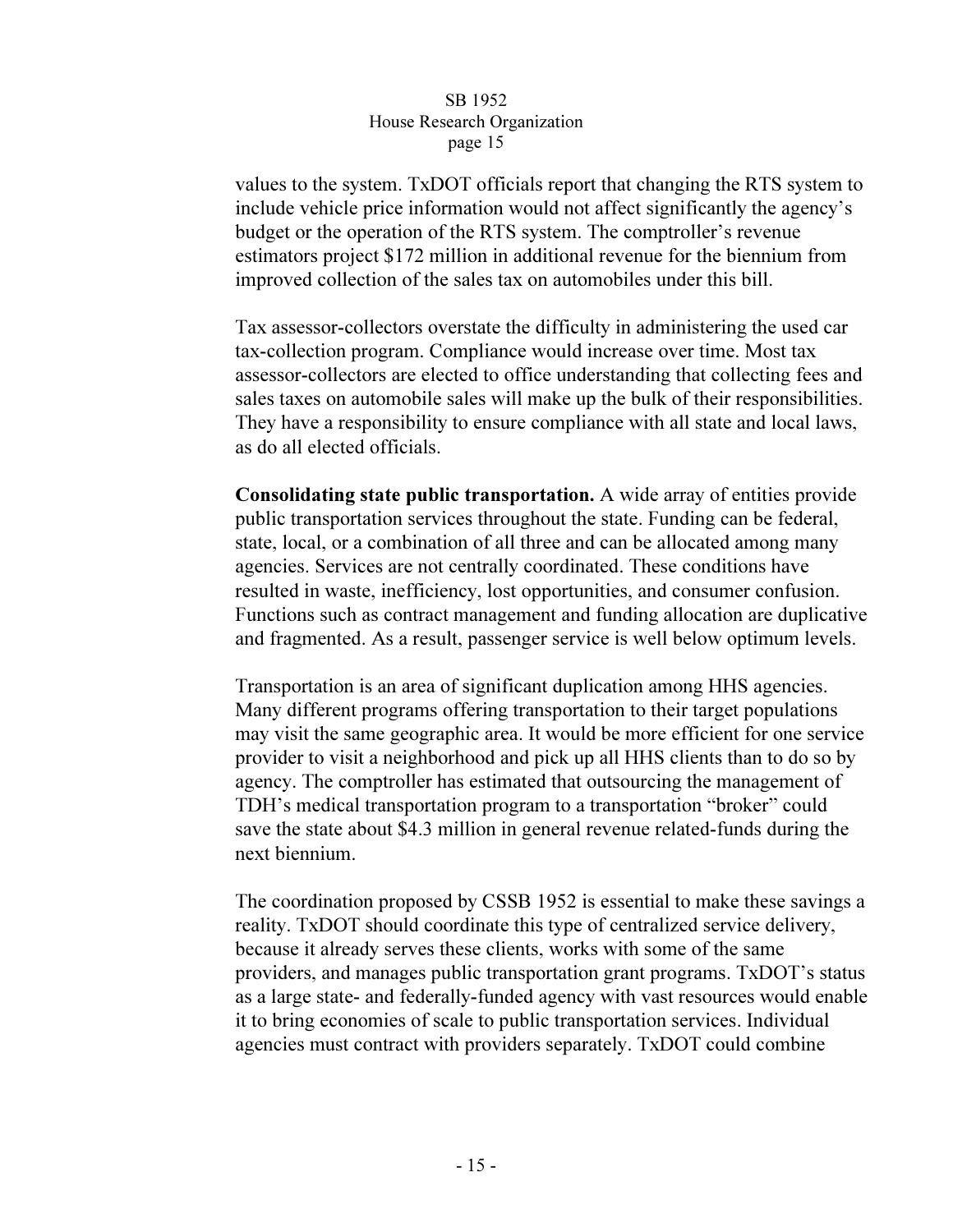# SB 1952 House Research Organization page 16  $\mathbf{r}$   $\mathbf{r}$   $\mathbf{r}$

health-related transportation services into its existing contract structure at considerable savings to the state, with much less geographic overlapping.

Property valuation board. Appointed members of this board could provide perspectives from various areas of the state from a variety of professional backgrounds and would have a degree of independence in policy and decision-making that elected officials may not have. The annual study of school district property values would be the board's primary responsibility and concern. Local tax officials and property owners would have direct access to the agency's leadership, without competing for attention with other important state programs and policies at the Comptroller's Office.

Employee benefit changes. Initiatives in CSSB 1952 would improve the way state government operates. The bill would save an estimated \$17 million in general revenue in fiscal 2004-05 alone, while lifting the burden of top-heavy management structures at state agencies and rewarding valuable employees.

Texas needs to address turnover. According to the comptroller's e-Texas report, Limited Government, Unlimited Opportunity, the turnover rate for state agencies is almost 18 percent, far above the national average of 12 percent. Turnover costs the state some \$254 million annually in recruitment, hiring, training costs, and lost productivity. The leading causes of turnover include lack of recognition and feedback, training, and information about goals and performance, as well as inadequate compensation. This bill would address those issues by expanding the bonus program and assisting agencies with their workforce plans.

The state needs to codify the employee bonus program and increase the bonus amount to attract and retain valuable employees. The bonuses authorized by the 77th Legislature through a rider in the general appropriations act were a start, but to have significant impact, the bonuses should be larger and set in statute. Also, the current program is limited to retaining employees, while the bonus program in CSSB 1952 would help with recruitment.

According to the e-Texas report, many state agencies are top-heavy and could reduce costs by reducing the number of managers to employees. Although the average ratio for all state agencies is 1:13, that number is influenced heavily by the Texas Department of Criminal Justice, which has a ratio of 1:73. At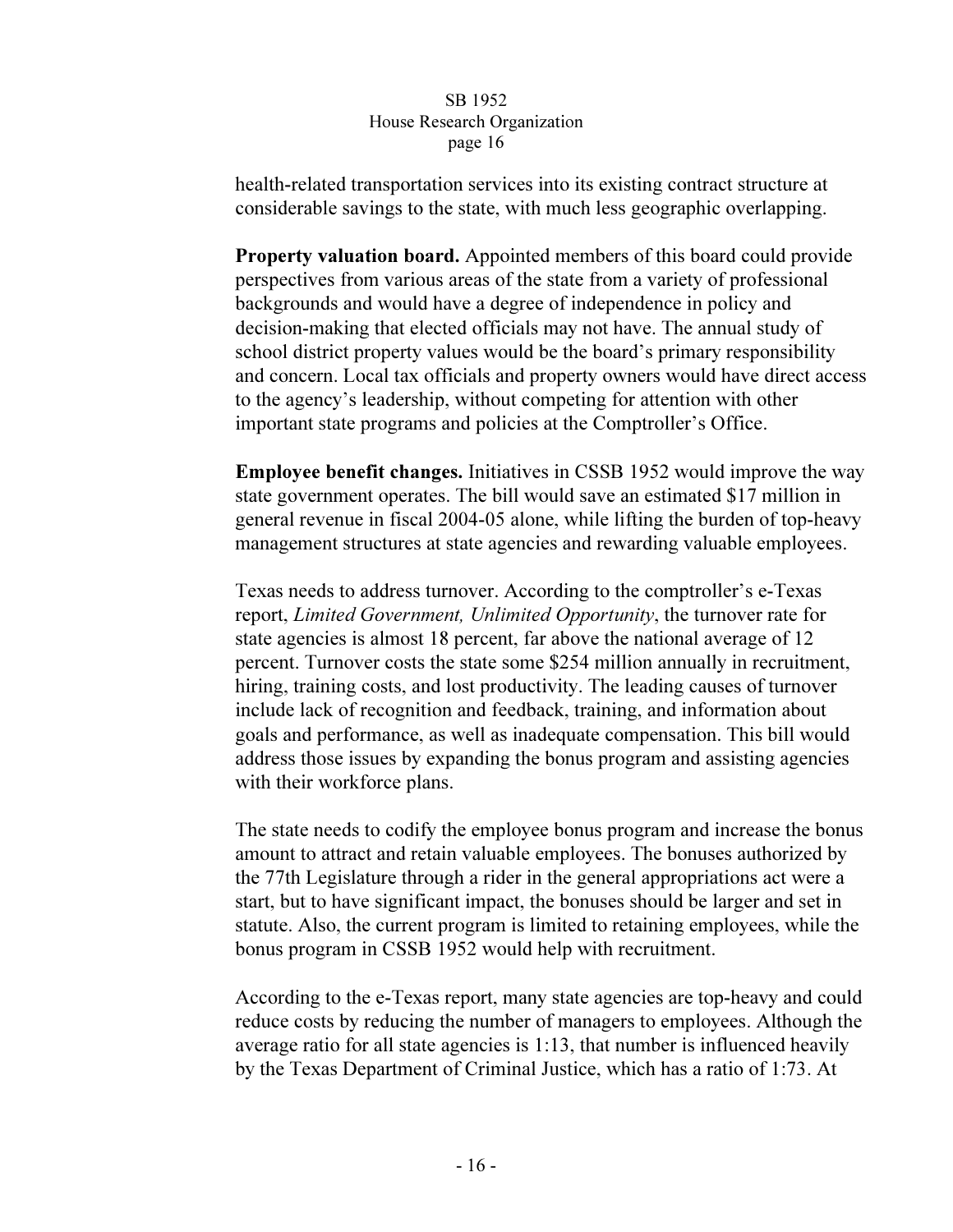# SB 1952 House Research Organization page 17  $\mathbf{r}$   $\mathbf{r}$   $\mathbf{r}$

least 36 agencies have ratios below the levels recommended by this bill, including the Texas Department of Health, 1:4; the Texas Education Agency, 1:6; the Texas Railroad Commission, 1:8; and even the Comptroller's Office, 1:9. Bringing all agencies up to the levels proposed by CSSB 1952 would result in 1,200 fewer state employees by 2008 and a net saving of \$69 million over the next five years.

Agencies already have plans to achieve the ideal staffing ratio, but many have not implemented them. Current law requires agencies to develop procedures to achieve a management-to-staff ratio of 1:11. The Legislature should take the next step and require implementation of this ratio.

The required change in staffing ratios would enable agencies to focus their resources on services and to streamline their organizations anew. Because management structure is built over time, it can become unruly and difficult to fix. Even if agency leaders might choose a different structure if they could start anew, reworking the infrastructure would pose a significant challenge. This bill would offer agency leaders an opportunity to build the structure that suits the agency's current work.

Lease of state-owned parking lots in Austin. The state maintains several parking lots and garages that typically are empty and unused after 6 p.m. Many are within walking distance of many popular downtown entertainment venues. Lack of parking discourages many people from patronizing the restaurants and clubs in downtown Austin. The state would realize revenue from nightly rentals to visitors or from long-term leases to employees of the restaurants and clubs. Parking fees could be \$4 or \$5 a night, rather than the \$6 to \$7 charged by private lots.

Highway contract changes. Owner-controlled insurance programs (OCIPs) have revolutionized how large construction projects are insured. The owner provides for a single insurance program, rather than requiring the architects, engineering consultants, contractors, subcontractors, project manager and owner to obtain their own insurance. The World Trade Center cleanup, which involved more than 44 contractors and subcontractors and had an estimated value of \$1 billion, was insured through a "wrapup" insurance policy similar to an OCIP. The comptroller's e-Texas report estimates that OCIPs could save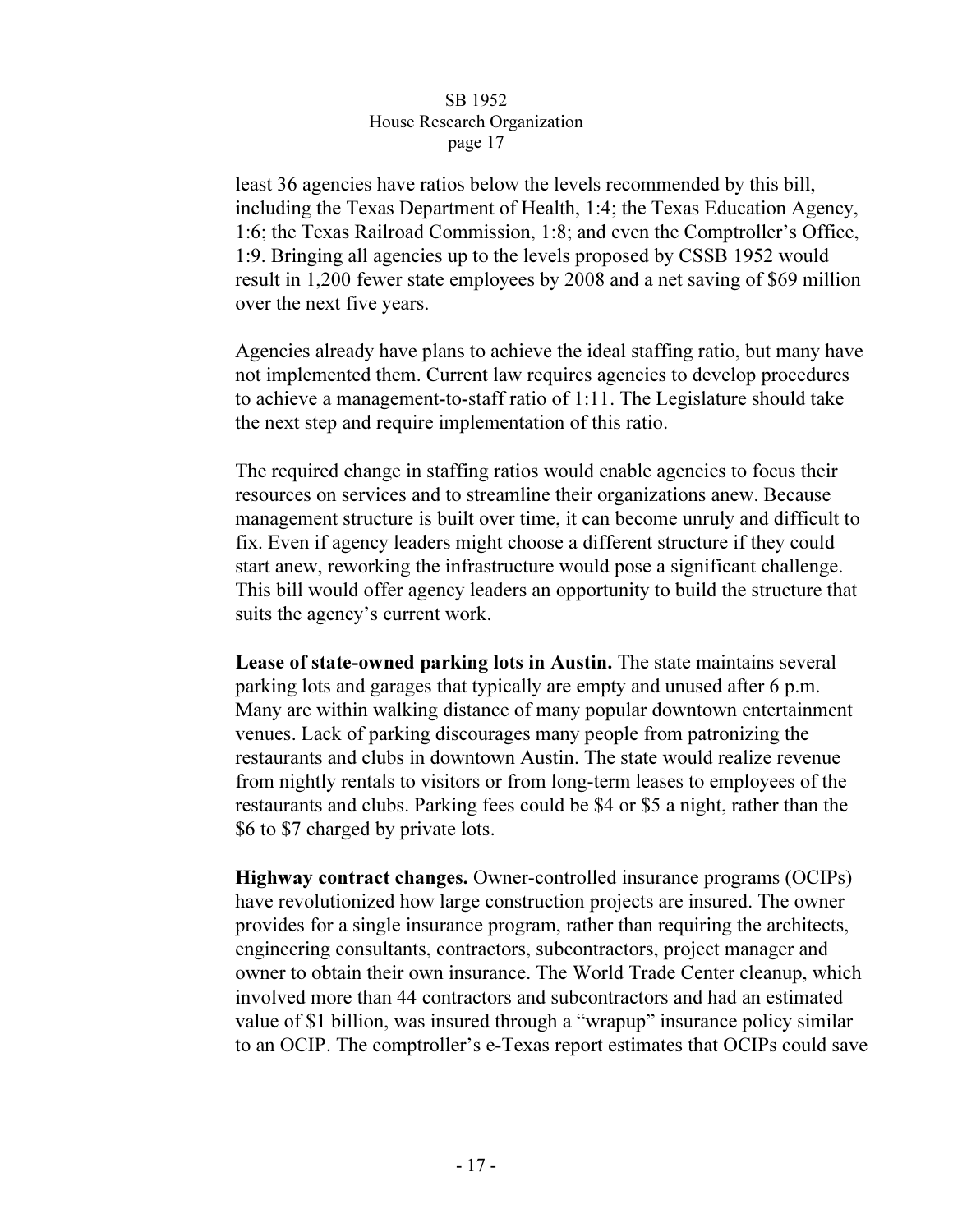# SB 1952 House Research Organization page 18  $\mathbf{r}$   $\mathbf{r}$   $\mathbf{r}$

0.5 to 4 percent on construction costs, and even a conservative estimate would project \$24.3 million in annual savings for TxDOT.

Fuel ethanol and biodiesel production. Encouraging fuel ethanol and biodiesel production would help achieve strategic energy independence, preserve clean water and air in Texas, and aid rural economic development through value-added processing. The fund would be self-supporting and would require no general revenue.

**OPPONENTS** SAY: CSSB 1952 falls well short of a comprehensive effort to reform state government in Texas. The bill is a hodgepodge of minor changes and relies heavily on budget gimmicks to shift the costs to nongeneral revenue funds and local governments. It would provide no overall organizing principle to guide state government into the 21st century.

> Private correctional facilities. It would be unwise to expand the state's private prisons, since the ones that exist have not been entirely successful. Existing private prisons have had many ongoing problems with public, inmate, and employee safety. Studies show that private prisons offer little in the way of cost savings for states. Savings often are realized through low salaries, lax oversight, and poor performance.

It is unnecessary to move oversight of private prisons from TDCJ. TDCJ does a good job of overseeing the private facilities, especially since the 77th Legislature established enhanced monitoring procedures. Some complaints about TDCJ efforts in these areas stem from dissatisfaction with TDCJ's vigorous oversight of current private prisons.

There is no reason to expand state government by enlarging a small commission and transferring the job of overseeing private prisons to it. The Private Sector Prison Industries Oversight Authority has no experience in regulating private prisons. Oversight of private prisons should not be entrusted to an entity whose primary job involved expanding private facilities, because of the inherent conflict of interest.

CSSB 1952 would give the commission too much authority to increase the number of prison beds in Texas unilaterally. The effect would be to establish a parallel corrections agency that would not have the resources that TDCJ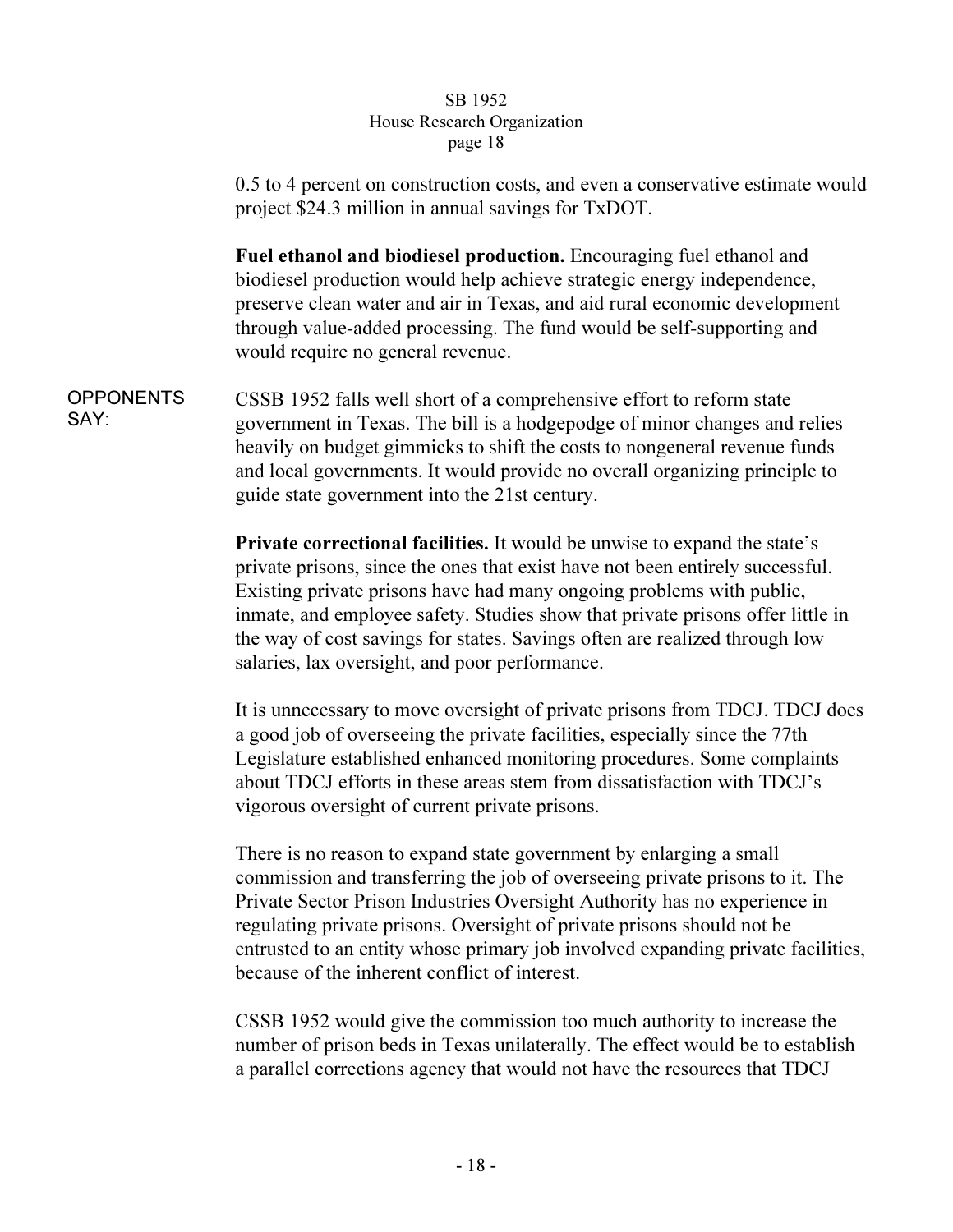# SB 1952 House Research Organization page 19  $\mathbf{r}$   $\mathbf{p}$   $\mathbf{p}$

uses in regulating private prisons. A weak, small agency would be more likely to provide lax oversight and to become captive to the private interests that would want to expand private prisons. Similarly, the job of calculating a "price to beat" should be done by an entity that does not have an interest in expanding privatization and that has experience in auditing or accounting.

The current requirement that private facilities provide savings of at least 10 percent should not be reduced to 5 percent. Private facilities should have to produce significant savings for the state.

The caps on the number of private beds and on the size of individual facilities should not be removed. If these caps were lifted, nothing would prevent the commission from working to privatize the entire prison system without adequate legislative or public oversight.

A private entity should not take over the job of screening and diagnosing offenders. This could open up the practice to self dealing by a private entity that might choose to send the easiest-to-handle and cheapest-to-house inmates to a private facility or might misclassify inmates with the intent of producing more inmates who could be housed in private facilities.

Environmental permitting. Environmental provisions of CSSB 1952 would weaken state laws providing for public hearings on environmental permits. The bill would deprive many property owners of the right to pursue a contested case hearing on a permit for a facility that could affect their property rights. In cases where it was possible to pursue a contested case hearing, the bill would restrict severely who could request a hearing. Also, it would move permit hearings from independent administrative law judges at SOAH to hearings before TCEQ-employed examiners.

The bill would eliminate provisions enacted in last session's TCEQ sunset legislation, requiring the agency to consider a company's history of compliance with environmental regulations in permitting decisions. TCEQ already has spent nearly \$2 million implementing compliance history rules.

The bill also would eliminate early-notice requirements on permit applications. These requirements were the product of a fair compromise negotiated between industry and public interest groups in 1999. Requiring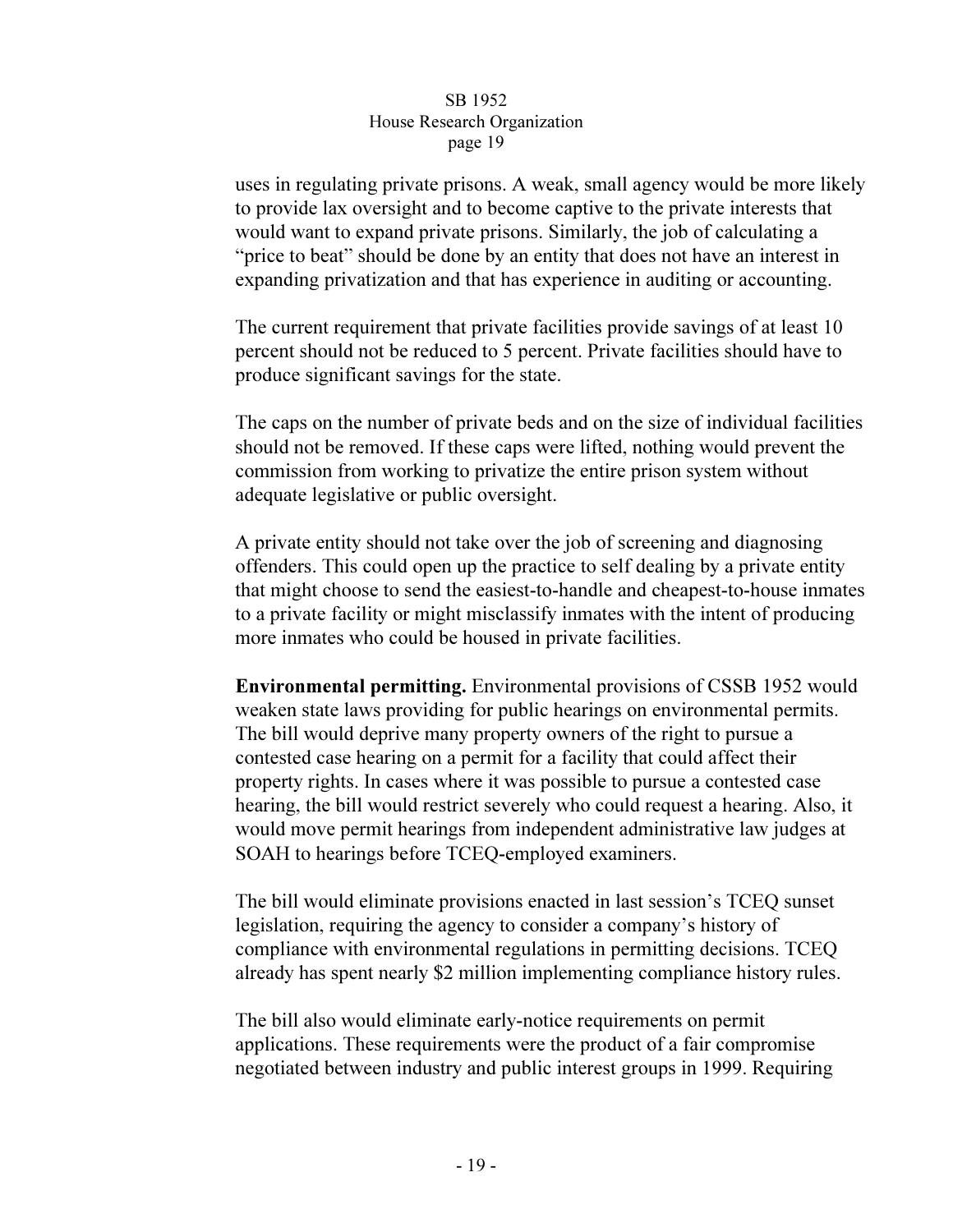# SB 1952 House Research Organization page 20  $r - 3 = 2$

companies to provide early notice allows interested parties time to begin research and to discuss solutions early, when it is easier to amend an application. Early notice allows parties time to develop meaningful public comments to help TCEQ's review of a permit application. The bill also would eliminate requirements for providing bilingual notice.

Governor's powers. Texans may like their governor's personalities, but they retain their Jeffersonian-Jacksonian suspicion of gubernatorial power. In 1999, more than 52 percent of the voters rejected constitutional amendments to allow the adjutant general and human services commissioner serve at the pleasure of the governor. Similarly, the people should be allowed to voice their opinion about whether to grant additional power to the governor.

CSSB 1952 could weaken some of the checks and balances and separation-of-powers protections in the Texas Constitution by granting the governor authority to reorganize state government unilaterally. The governor can influence the day-to-day operations of state government more than a part-time citizen legislature that meets only 140 days every two years.

Economic development. The governor should not have a "slush fund" under his or her complete control, even for as vital an activity as economic development. The bill also would set a bad precedent by allowing the governor to have access to funds in other departments. The Legislature must be careful about surrendering its control of the budgetary process.

Used car sales-tax collection. CSSB 1952 would cost the state a substantial amount of money by requiring the RTS to incorporate and update vehicle sales-price data. Several sources exist, such as the NADA Blue Book or Kelley Blue Book, but these reports include regularly updated information on thousands of makes, models, and years of automobiles. Many sales of automobiles are not arms-length transactions in which willing buyers and willing sellers independently set a price. Family members may transfer titles to vehicles for nominal fees and pay the gift tax. Motor vehicles may be exchanged as even trades, regardless of the actual value of the vehicles being swapped.

The bill would put tax assessor-collectors in the position of policing a tax collection program for which they might not be qualified. Determining the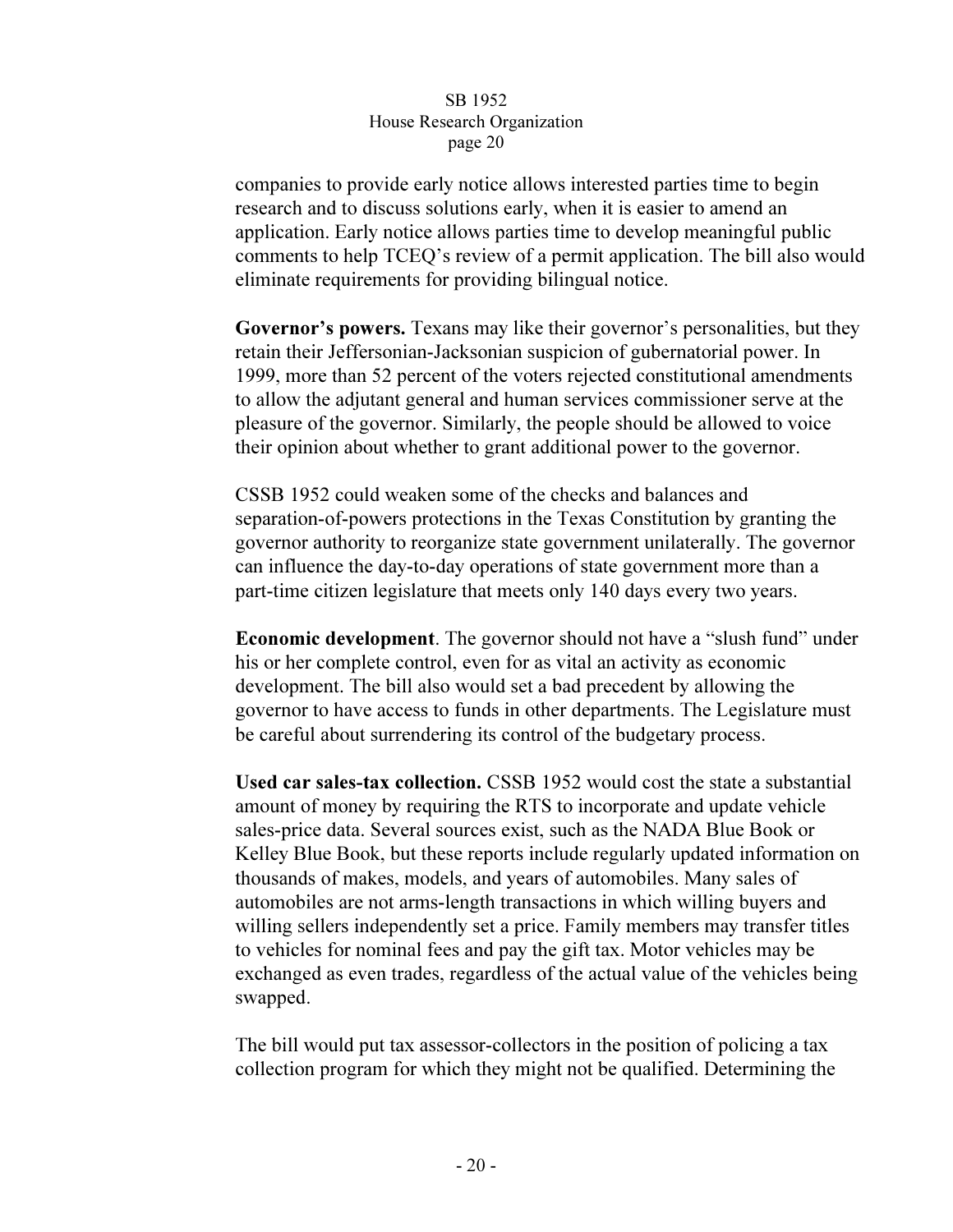# SB 1952 House Research Organization page  $21$  $\frac{1}{2}$

value of a particular automobile is a subjective process, even if a clerk has access to RTS values. The new owner could claim that a value is not correct because the vehicle is not in running condition or is damaged. Other features such as leather seats or special wheel covers could increase the value of a vehicle. Some vehicles, such as a 1981 Honda Prelude, might not be included in the updated RTS system. A clerk would have to spend 15 minutes or more to research values not included in the system before processing the transfer application. Typically, tax-assessor offices are the busiest during the first five and last five days of a month, and the delays caused by this bill could push lines out of the doors. Even medium-sized counties such as Brazoria may receive 100 transfer requests for both new and used vehicles from the same automobile dealers, and larger jurisdictions such as Harris County process thousand of transactions on a daily basis. Tax assessor-collectors would not be able to process transfers on a timely basis.

Employee benefit changes. There is no basis to suggest that a 1:11 ratio is ideal. The article cited by the comptroller's report as the source stating that 1:11 is a nationally recognized ratio for the public and private sector does not recommend such a ratio. The Wall Street Journal article of September 25, 1995, analyzed data from the Equal Employment Opportunity Commission and concluded that the average was 1:11 but made no recommendation. The proposals of CSSB 1952 would be unlikely to reduce turnover. The state auditor's report, "Full-Time Classified State Employee Turnover for Fiscal Year 2001," upon which the comptroller's e-Texas recommendation is based, tells a different story. The exit interview information that cited the leading reasons for leaving employment actually were culled from a survey of incumbent high-tech employees and high-tech employees who resigned within six months of their hire date. Turnover is high in Texas' state government, but solutions should not be based on the experience of the high-tech industry. A measure that would solve that industry's problems might not help recruit or retain state employees.

Firing managers or not filling management positions to meet an arbitrary staffing ratio likely would exacerbate the turnover of front-line employees. The state has had a "soft freeze" on hiring for some time, and many employees already are asked to do more than their jobs alone. As supervisory positions have remained empty, front-line workers have been asked to serve as "acting supervisors." The employees who remain also are asked to fill in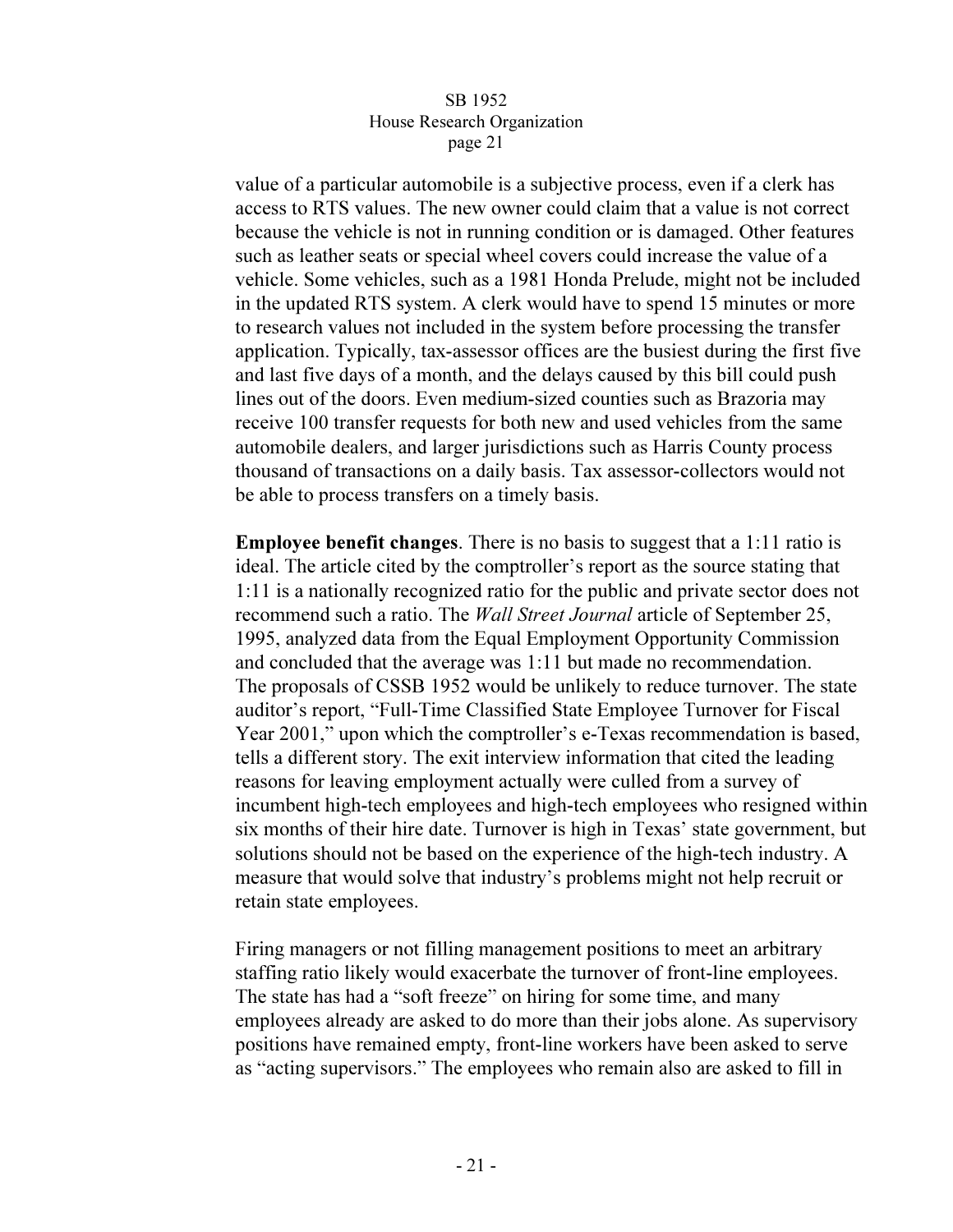# SB 1952 House Research Organization  $\frac{1}{2}$  $r - 2$

for open positions at the same level. For example, correctional officers at the Texas Youth Commission often work both as a correctional officer and caseworker. These front-line employees cannot take on more work. If the state fires or fails to hire managers to meet an arbitrary staffing ratio, turnover will increase among direct-care and service employees.

Establishing a hard cap would encourage agencies to be evasive about what they do. The determination of "manager" is based, in part, on what the agency reports. If the agency will suffer negative consequences from reporting that information, staff classification likely will change to make the new system less of a burden. Instead of encouraging state agencies to be evasive, the staffing ratio of each agency should be evaluated as part of the overall picture presented by the agency, the state auditor, the comptroller, the Sunset Advisory Commission, and other governmental oversight bodies.

Lease of state-owned parking lots in Austin. Many privately owned and managed parking lots already serve downtown Austin. They pay property taxes to Austin and Travis County, and the state collects sales tax on parking fees. It would be unfair for the state to use taxpayer-owned property to compete against private enterprise. Downtown visitors also are taxpayers, and taxes generated by their spending in the restaurants and clubs would more than justify maintaining free after-hours parking in state lots and garages.

Highway contract changes. The projected savings for TxDOT projects are based on aggregate estimates and do not take into account the number and complexity of individual projects. These contracts range from \$500 per contractor to several millions of dollars. Also, OCIPs do not necessarily provide for motor-vehicle liability insurance, an important consideration in TxDOT projects.

Consolidating state public transportation. CSSB 1952 would give TTC and TxDOT too much discretion and authority over an area in which they lack sufficient experience and expertise.

Small urban and rural transit districts, but not metropolitan and other transit authorities, would be affected adversely by proposed provisions giving TTC more control of public transit funding. Notwithstanding any other law, TTC could increase or decrease grants to providers based on whether TTC found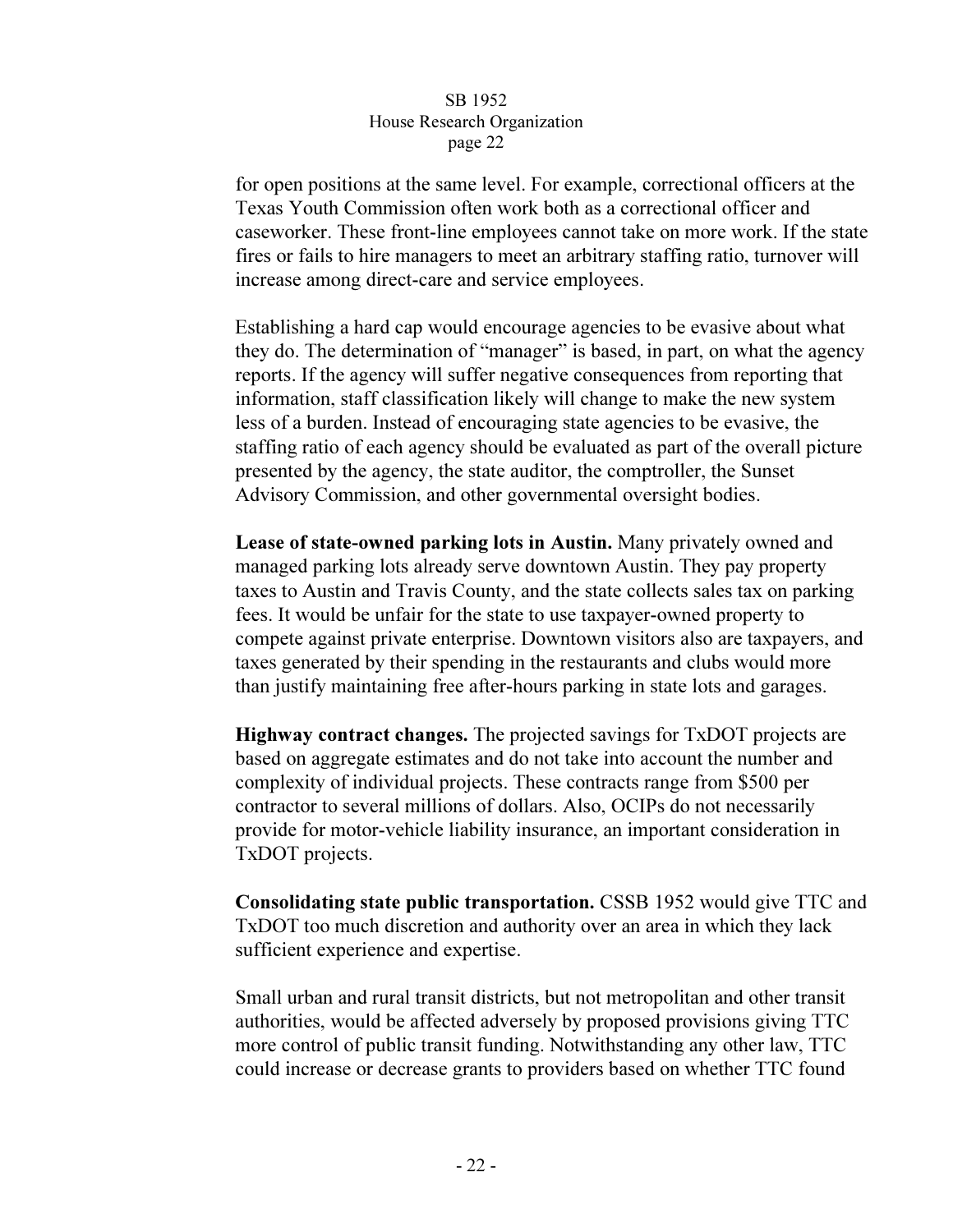# SB 1952 House Research Organization page 23  $r - 3$

they were complying fully with the law, as amended by the bill. TTC's control would extend over small urban and rural providers, but not over metropolitan and other transit authorities.

Fuel ethanol and biodiesel production. Spikes in the price of petroleum have not been enough to stimulate demand for alternative energy sources such as fuel ethanol and biodiesel. The market, not government subsidies, should determine the future of these fuel sources.

OTHER **OPPONENTS** SAY: Comprehensive reform of state government should be done in conjunction with a rewrite of the Texas Constitution. The governor's powers probably should be enhanced to help manage the increasing complexities of state government. However, the decision on changing the fundamental structure of state government should be submitted as a constitutional revision so that Texans could vote on this vital question.

NOTES: The fiscal note projects that CSSB 1952 would result in a net general revenue gain of \$283.7 million for fiscal 2004-05. According to the comptroller, the change in establishing the presumptive value of used vehicles would generate \$172 million in additional revenue for the biennium. The comptroller also estimates that requiring an owner-controlled insurance program would save \$24.3 million for the state highway fund in fiscal 2004 and \$48.6 million in fiscal 2005.

> The House Government Reform Committee substituted a revised version of CSHB 2 by Swinford, et al., for the Senate engrossed version of SB 1952. CSHB 2 was set on the House Major State Calendar for May 10 but was recommitted after a point of order was sustained. The recommitted version of CSHB 2 was scheduled for the May 12 calendar but died without consideration.

As passed by the Senate, SB 1952 would have authorized the governor, in conjunction with LBB, to issue an emergency order to reorganize a state agency, other than one headed by a statewide elected official. This differs from the CSSB 1952 provision, which would allow the governor to reorganize a state agency by executive order, as long as the executive order did not conflict with the Constitution or state law. Also, the Senate version excludes a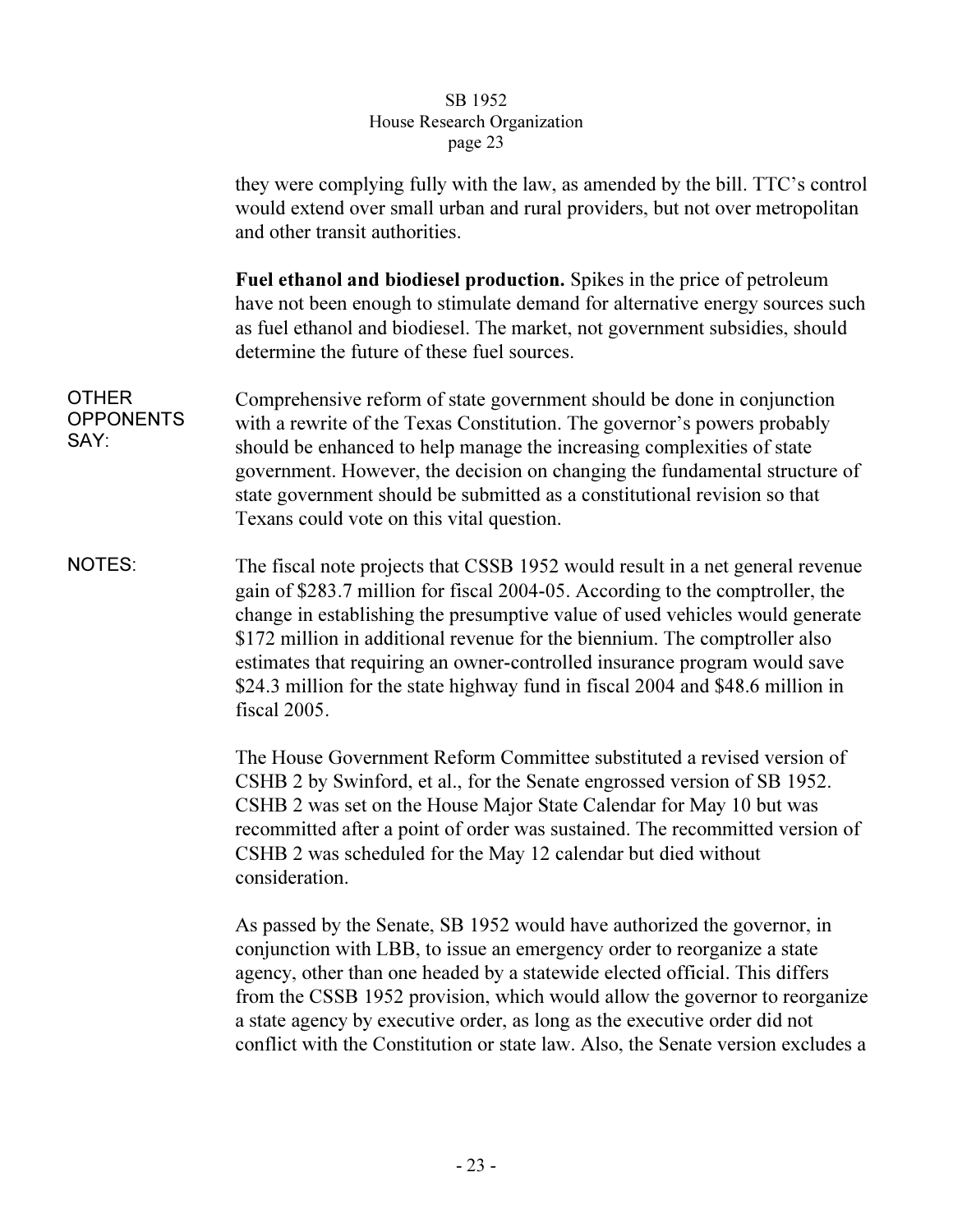# SB 1952 House Research Organization page 24  $\frac{1}{2}$

provision in the House version that would exempt the governor's working papers on the budget from disclosure under the open records act.

The Senate version includes numerous provisions not incorporated in CSSB 1952. Major differences include provisions that would:

- abolish the Sunset Advisory Commission and replace it with a Performance Review Commission headed by the lieutenant governor and House speaker, along with three senators and three House members;
- ! abolish the State Auditor's Office (SAO) and the Legislative Audit Committee and move the SAO audit functions to the new Performance Review Commission and other financial functions to LBB;
- split existing functions of the Texas Legislative Council (TLC), with TLC computer operations placed in a new Legislative Information Services Board and the TLC legal and research functions divided between the two houses;
- require the new Performance Review Commission to conduct performance audits of state agencies and a review of interscholastic competition;
- ! reorganize the Texas Board of Pardon and Paroles and replace its 18 member board with a seven-member policy board;
- ! provide zero-interest student loans to students who maintain a certain grade-point average and graduate from college within four years;
- limit paperwork required of classroom teachers;
- ! establish a school-based individual health-care plan for students with diabetes;
- ! establish criminal penalties for collecting premiums on insurance policies sold on race-based grounds;
- establish a registry of insurance policies sold to Holocaust victims;
- create a corporate integrity unit in the Attorney General's Office;
- allow LBB to hold teleconference meetings;
- ! change the definition of "express advocacy" in political advertising;
- allow the poet laureate, state musician, and state artists to be appointed for two-year terms, rather hold the designation for one year;
- require safety training for extracurricular activities;
- change the permitting process for certain concrete plants;
- change rules on voluntary admission to state schools;